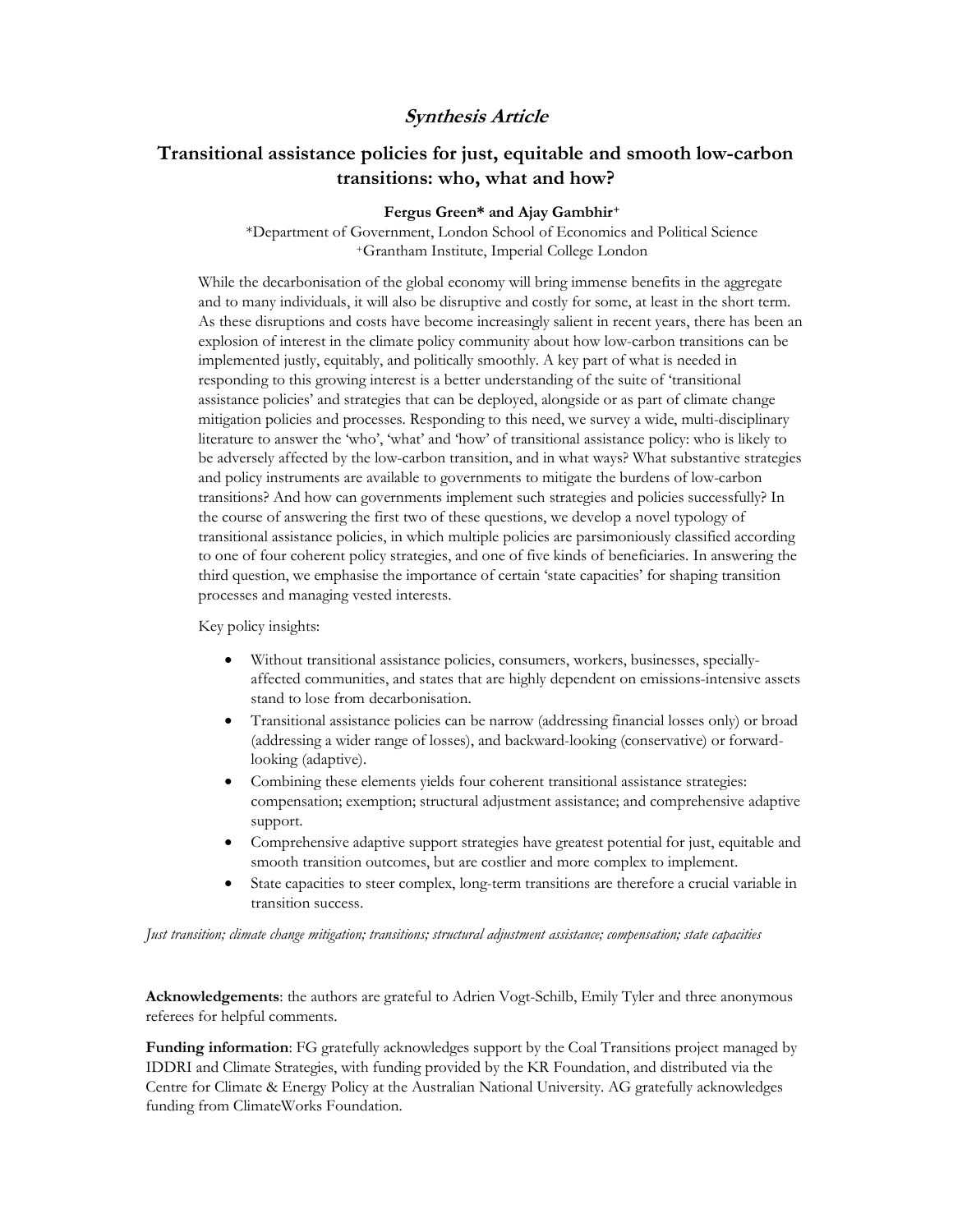## 1 Introduction

The decarbonisation of the world economy is one of the most urgent and difficult challenges facing humanity. The substitution of low-carbon for high-carbon technologies and practices will fundamentally alter the nature and viability of many economic activities, with some industrial sectors and businesses shrinking or disappearing altogether and others emerging and flourishing (Fankhauser 2013; Fankhauser and Jotzo 2018; Simpson 2017). Much of this story of transition is profoundly positive, bringing immense benefits quite apart from the mitigation of climate change. As the World Bank has put it, "[t]here is no reason to think that a zero-carbon economy would be any less prosperous in the long run than a highcarbon one (if anything, it is likely to be more prosperous)" (Fay et al. 2015, 154). Arguably, in the aggregate and over the medium term to long term, the outcome is likely to be net-beneficial even at a national scale (GCEC 2014; Green 2015; ILO 2018; OECD 2017; Stern 2015b). But it will also cause significant disruption, dislocation, costs and losses to many individuals, groups, and possibly countries, at least in the short term. This reality raises complex normative and political questions about which of these burdens on which kinds of agents and groups should be mitigated, and how this should be done. How, that is, can low-carbon transitions be made (more) just, equitable and politically 'smooth'?

A growing literature on past and current transitions, in the energy sector and in others, offers many examples of relative success and failure in the application of 'transitional assistance policy' (hereafter "TAP") to mitigate the burdens of transitions that would otherwise be experienced by those adversely affected. Yet that literature is extremely heterogeneous in its disciplinary origins, methodologies, scope, aims, findings and even the concepts that are used. Recognising the calls from the climate policy and sustainability transitions communities for policy relevant-analysis in this area (e.g. Köhler et al. 2019, Stern 2015a), this article synthesises key findings from this literature insofar as it helps to answer three critical questions, around which the article is organised: (i) who is likely to be adversely affected by low-carbon transitions, and in what ways? (ii) *What* strategies and policy instruments are available to governments to mitigate the burdens of low-carbon transitions? And (iii) how can governments implement such strategies and policies successfully?

We first survey the literature associated with question (i) to identify and classify the kinds of agents and groups at greatest risk of short- and medium-term adverse effects from low-carbon transitions. We identify five distinct categories—consumers, workers, specially-affected communities, corporations, and states and we justify why these categories of agents/groups should be considered separately when it comes to designing TAP. We discuss the ways in which structural change is likely to adversely affect each different kind of agent/group, and flag where our later analysis in Parts 3 and 4 is most relevant to each. We also emphasise the importance of considering diverse forms of loss—and not merely *financial* losses—when designing TAP and caution against some of the pitfalls of providing assistance to group agents (corporations and states).

We then survey the literature relevant to question (ii) to identify the policies most commonly used and recommended for managing transitions. In identifying policies, we draw principally on Schneider and Ingram's (1997) policy design framework, in which policy designs are conceived as institutional structures consisting of elements including normative goals/objectives, target groups, tools/instruments, rules, rationales, implementing agents and structures, and causal assumptions. We use most of these elements to identify four coherent TAP strategies, each occupying a unique position at the intersection of two binary dimensions—the TAP's objective ("conservative" vs. "adaptive") and its scope ("narrow" vs. "broad") which we argue best capture the main TAP design variables. The four resulting TAP strategies are: compensation; exemption; structural adjustment assistance; and what we call "comprehensive adaptive support".

Combining the four policy strategy categories with our five categories of agents/groups, we generate a novel typology of TAP possibilities that enables us to parsimoniously map the logical space of TAP. We explain how this can be used in future research and policy analysis on low-carbon transitions.

Finally, we apply this typology to shed light on question (iii). Specifically, we review case study analyses of past transitions and highlight common 'best practice' lessons for successfully mitigating the burdens associated with low-carbon transitions. We then draw on wider social-scientific research that calls into question the generalisability of these lessons, highlighting the important role that state capacities play in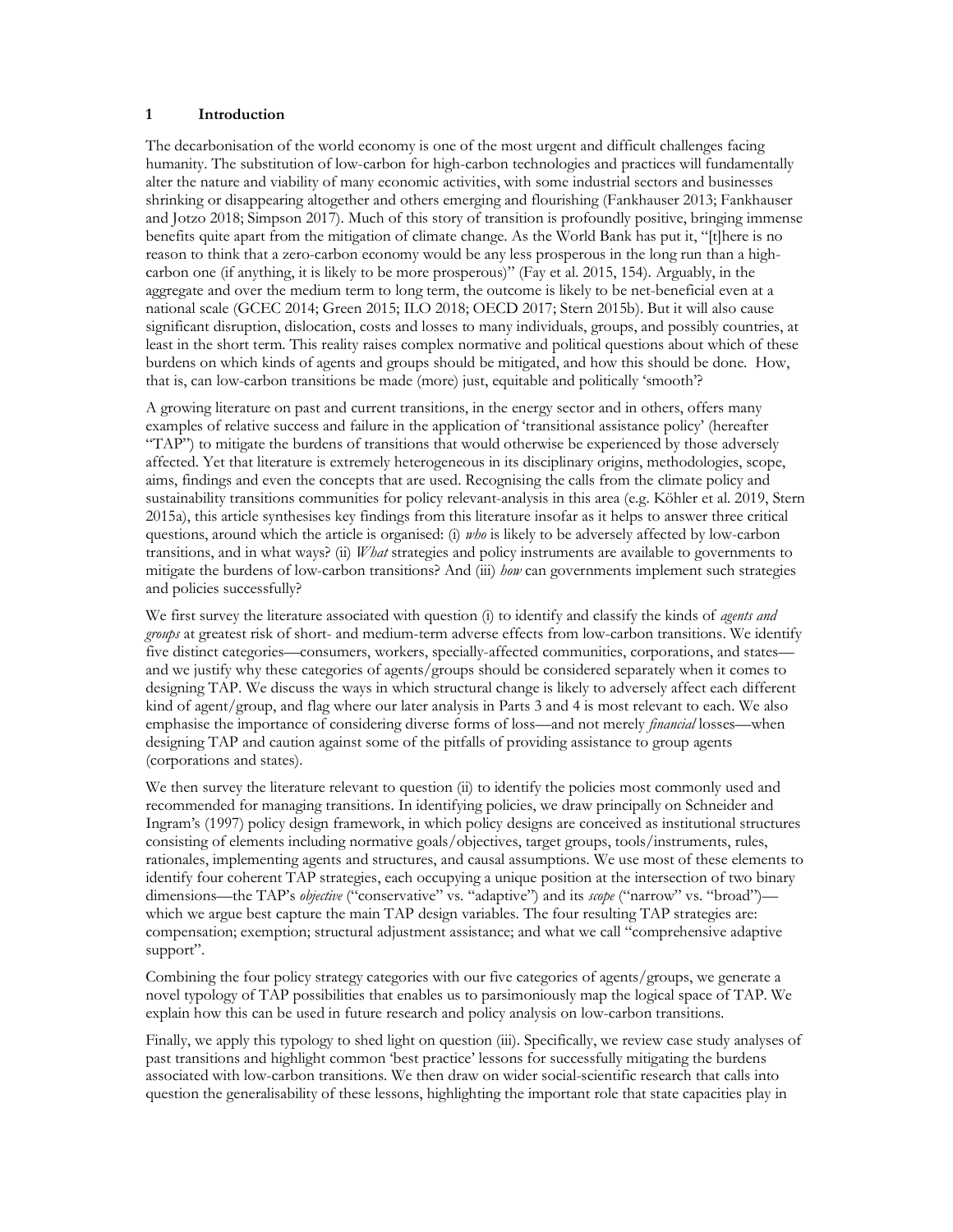shaping the potential for governments to implement alternative TAP strategies and manage vested interests. We conclude by positing further questions that future research could usefully address.

The paper's scope encompasses climate change mitigation-related<sup>1</sup> structural change at the international, national and subnational level, including structural changes caused by both proximate climate policy interventions (e.g. carbon pricing) in the relevant jurisdiction and structural changes not resulting from any proximate climate (or other) policy interventions, such as those resulting from changes in the availability and costs of clean technologies or in the market structure and business strategies used in relevant sectors. Within this scope, the paper's focus is on the role of government alongside or in response to such transitions, and primarily on the (re)distributive aims of government policies. This means we only touch on, but do not address in detail, the procedural dimensions of policy that implicate normative-political questions of "recognition" and "procedural justice/fairness" (Jenkins et al. 2016), and we do not address other pre-transition issues such as the role of impact assessments and effective stakeholder engagement and communication strategies (Rentschler and Bazilian 2017). Crucial though these are to both the normative justifiability and political effectiveness of low-carbon transitions, their analysis would require another synthesis article at least.

We also leave aside here the complex normative and political questions about *specifically* which agents ought to be the beneficiaries of which kind of TAP, if any, and why—and who should bear the costs of the redistribution, and why—in any particular case. We simply take it for granted that many governments may, for various normative or pragmatic reasons, be motivated to mitigate the adverse short- and medium-term effects of low-carbon transitions on various agents and groups, and so we focus most of our attention on the policy options and strategies available to them to do so and the means by which to implement these successfully.

In light of the above-mentioned scope of the article, it overlaps considerably, and thus engages where relevant, with the rapidly growing body of international law, policy/practice and scholarship pertaining to the concept of a 'just transition' away from high-carbon sectors for workers and their communities. However, our analysis is neither coextensive with, nor limited to, the 'just transition', so understood.

Our analysis also overlaps with literature about good institutional design with respect to social protection, labour markets, industrial policy and the business environment in general. Countries that have effective institutions in these domains will tend to do better in assisting workers, consumers, firms and communities to manage all kinds of change smoothly and equitably, including but not limited to the lowcarbon transition. In general, economy-wide institutions for managing change, such as effective employment protection schemes, will be superior means of managing the effects of climate mitigation compared with excessive reliance on *ad hoc* TAPs, such as one-off cash transfers to fossil fuel workers (ILO 2018). That said, general schemes may not always be sufficient to address the large-scale, rapid and multidimensional transitions entailed in decarbonising an economy. In this article we focus on the basic components of transitional assistance measures that can be applied to those adversely affected by lowcarbon transitions; where these can be delivered through a general institutional scheme or an ad hoc measure, we remain neutral as to this choice.

# 2. Who is likely to be adversely affected by low-carbon transitions, and in what way?

# 2.1 Review of literature on affected agents and groups

The first key variable of TAP is the category of agent/group targeted, i.e. the main 'losers' from the structural change, absent TAP, and the main potential 'beneficiaries' of TAP.

A number of groups have been identified as potentially at risk. Those most frequently singled out are: fossil energy-intensive and trade-exposed states and subnational communities; companies in the fossil fuel production sectors and energy utilities reliant on centralised fossil fuel-based electricity generation; workers in these industries; and poor and middle income consumers facing higher energy and food prices due to fossil fuel subsidy removal and carbon pricing (Helm 2017; Vogt-Schilb and Hallegatte 2017; Spencer et al. 2018). These agents/groups will later be included in our typology of TAP options, so we

<sup>&</sup>lt;sup>1</sup> We therefore leave aside issues associated with climate change adaptation, 'loss and damage' and geoengineering.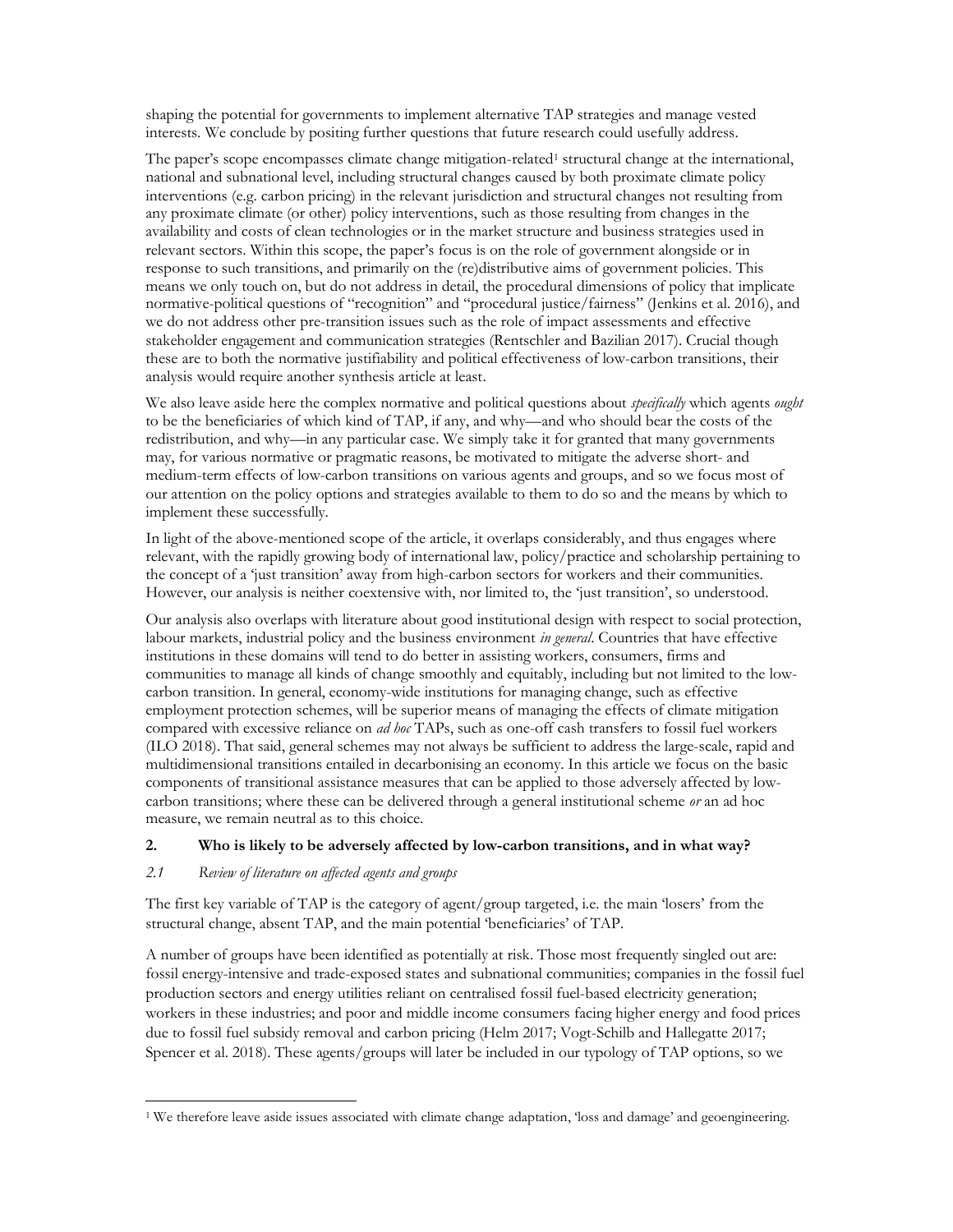here discuss the key effects of low-carbon transitions on each of them (and on related groups, such as labour unions and industry associations, where relevant).<sup>2</sup>

There is a tendency, in the vast literature relevant to transitions, to focus on only one or two of these kinds of agents to the exclusion of the others. For example, much of the 'just transition' literature tends to focus primarily on workers and, to a lesser extent, on specially-affected communities (e.g. Mertins-Kirkwood 2018).<sup>3</sup> This is entirely understandable, given the concept's origins in the labour movement and the worker-focused text of the just transition paragraph in the preamble to the Paris Agreement. If, however, analysis of TAP is to be comprehensive and relevant to climate policymakers, all categories must be considered. But this is not to say that that all agents should receive transitional assistance, let alone that the TAP applied to all kinds of agents should be the same. Our aim here is purely to identify and classify the agents and groups most likely to be adversely affected by climate mitigation-related structural change—i.e. the *potential* beneficiaries of TAP.

#### States

Analysis using energy and integrated assessment models indicates that different economies could face very different costs of reducing their emissions in line with a scenario which limits global warming to 2°C, with large fossil-fuel exporters (Middle East members of the Organisation of Petroleum Exporting Countries, Russia and Former Soviet States of Central Asia) particularly affected (Blanford, Kriegler, and Tavoni 2014). In such a scenario, several regions would hold fossil fuel reserves deemed to be "unburnable" (meaning they cannot be exploited in a manner consistent with meeting climate goals). A detailed regional analysis shows the Middle East carrying over half of the globally unburnable oil and gas and the Former Soviet States a third of the globally unburnable gas (McGlade and Ekins 2015). Where fossil fuel assets are state-owned, profit reductions and stranded assets will directly be reflected in state balance sheets. Where assets are privately owned, states may experience fiscal pressures from losses in tax revenue and increased expenditures on social transfers (e.g. for newly unemployed workers), depending on general equilibrium effects and adjustment periods. Of course, this has considerable implications for the interests and incentives of particular *governments*, parties and officials who benefit privately or politically from fossil fuel and other carbon-intensive industrial activity. Accordingly, our discussion of distributions within group agents (in Part 2.2, below) and of state-industry relations (in Part 4.2, below) should be borne in mind.

For the purposes of our typology and analysis, we treat the state as a potential *beneficiary* of TAP only in the sense that it is the potential recipient of *international* assistance from other countries. For that purpose, we treat states as unitary agents / "group agents" for simplicity. However, when we discuss other agents and groups, we assume a domestic policy focus, in which states are the *providers* of TAP. We therefore assume a degree of state autonomy to provide such assistance; however, as we emphasise in Part 4.2, it is important to understand the state in a relational way, as both structuring and interacting with other agents/groups (Johnstone and Newell 2018).

#### **Corporations**

Corporate owners of energy-intensive or emissions-intensive business assets will also be adversely affected by low-carbon transitions.<sup>4</sup> A number of analyses have estimated the potential for stranded fossil

<sup>2</sup> The focus on these agents/groups reflects the dominant focus of the literature on the fossil fuel-intensive stationary energy and transport sectors. Additional categories are likely to be needed for analysis of TAP in the land (agriculture and forestry) sectors, for example indigenous landholders and farmers. For simplicity, and to reflect the current dominant focus on the energy sector, we leave these additional groups out of our typology. However, our typology could easily be expanded to include such additional categories of groups/agents, as we think that the categories of TAP that we develop in Part 3 could equally be applied to them.

<sup>&</sup>lt;sup>3</sup> Many other scholars and practitioners, however, apply the term 'just transition' to a wider range of agents.

<sup>4</sup> In special cases where suppliers of goods or services to energy-intensive or emissions-intensive companies are highly dependent on their energy-intensive or emissions-intensive customers (e.g. due to highly specific assets and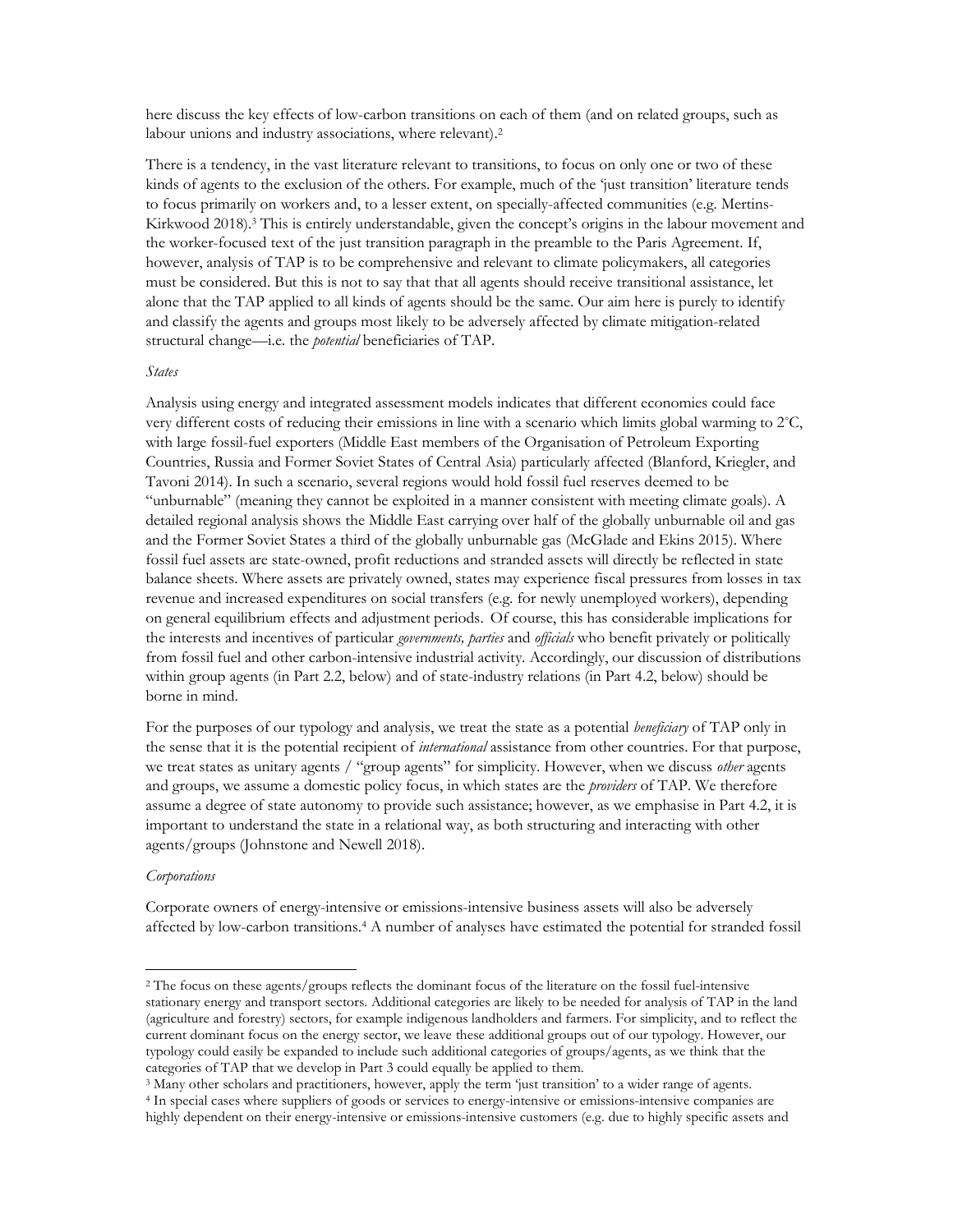fuel-intensive assets such as coal-fired power plants under 2°C and 1.5°C scenarios (Bertram et al. 2015; Gambhir et al. 2017; Johnson et al. 2015; Spencer et al. 2018). The corporate owners of stranded assets will face losses in the form of asset write-downs, lower profits and reduced stock valuations, with further potential repercussions for relations with creditors and regulators. Some firms will become insolvent/bankrupt if they fail to adequately prepare for and manage these risks in the context of lowcarbon transitions.

For the purposes of our analysis, we treat corporations as unitary agents (group agents) for the simple reason that in most jurisdictions they are separate legal entities. This is often the case also for state-owned enterprises, which are especially prevalent in the fossil fuel sector in OPEC countries and China, though obviously the state-corporate nexus in such cases is much denser, and this must be taken into account when analysing alternative transition strategies as well as appropriate TAPs (see Part 4.2, below).

Due to the concentration of corporate impacts on particular industries, industry associations will also tend to be politically important in the context of the politics of low-carbon transitions, and they will be particularly important in countries with industry concertation and corporatist institutions that structure interest group interactions with the state (Finnegan 2019; and see below Part 4.2).

#### Workers

It has been estimated that the transition to low-carbon energy production and use under a 2°C scenario would lead to the loss of 6 million jobs globally by 2030, while creating 24 million new jobs, compared to a "business as usual" pathway (ILO 2018). But this significant net job creation would not be experienced by all regions, with the Middle East and Africa experiencing net losses of over 300,000 jobs each, assuming their economic structure were to stay in line with historical trends (ILO 2018). A key driver of the net economic and employment impact on economies is the degree to which they can adjust to meet the challenges of decarbonisation. Job losses will tend to be concentrated in carbon-intensive industries and possibly their suppliers (see above) and spatially in the communities where such industries are concentrated (see below).

Because of the importance of paid work to individual livelihoods and household economies, and the social-cultural roles work plays in many people's lives, the employment-related aspects of transitions will be among the most important to manage, yet they will often also be the most challenging. Labour unions have a crucial role to play in informing, organising, representing and assisting their members in relation to the employment and other aspects of low-carbon transitions, and many of them have been instrumental in advocating at global and national levels for the creation of decent 'green' jobs and for a 'just transition' of the workforce—including many of the measures highlighted in Parts 3.1 and Part 4.1, below—as crucial conditions for decarbonisation (Felli 2014; Rosemberg 2010; Stevis and Felli 2015). Accordingly, unions are recognised as a key partner in the social dialogue processes that are enshrined in international guidelines on the just transition to low carbon economies (ILO 2015). In practice, unions will tend to be more influential over the political course of low-carbon transitions, including securing particular TAPs, in countries with union concertation and corporatist institutions that structure interest group interactions with the state (Finnegan 2019; and see below Part 4.2).

#### **Communities**

Industrial closures and associated job losses will often be concentrated in regional communities where they generate a significant share of the region's economic activity, meaning their closure would cause knock-on or 'multiplier' effects in these specially-affected communities. As is the case globally, the effects of decarbonisation within countries will therefore also be unevenly distributed across regions. For example, whilst coal mining constitutes just 0.1% of total Indian employment, some Indian states such as Jharkhand and Odisha in the East earn 50% of their revenues from coal royalties (Spencer et al. 2018).

limited alternative markets to sell into) it is conceivable that this category could be expanded to include such suppliers.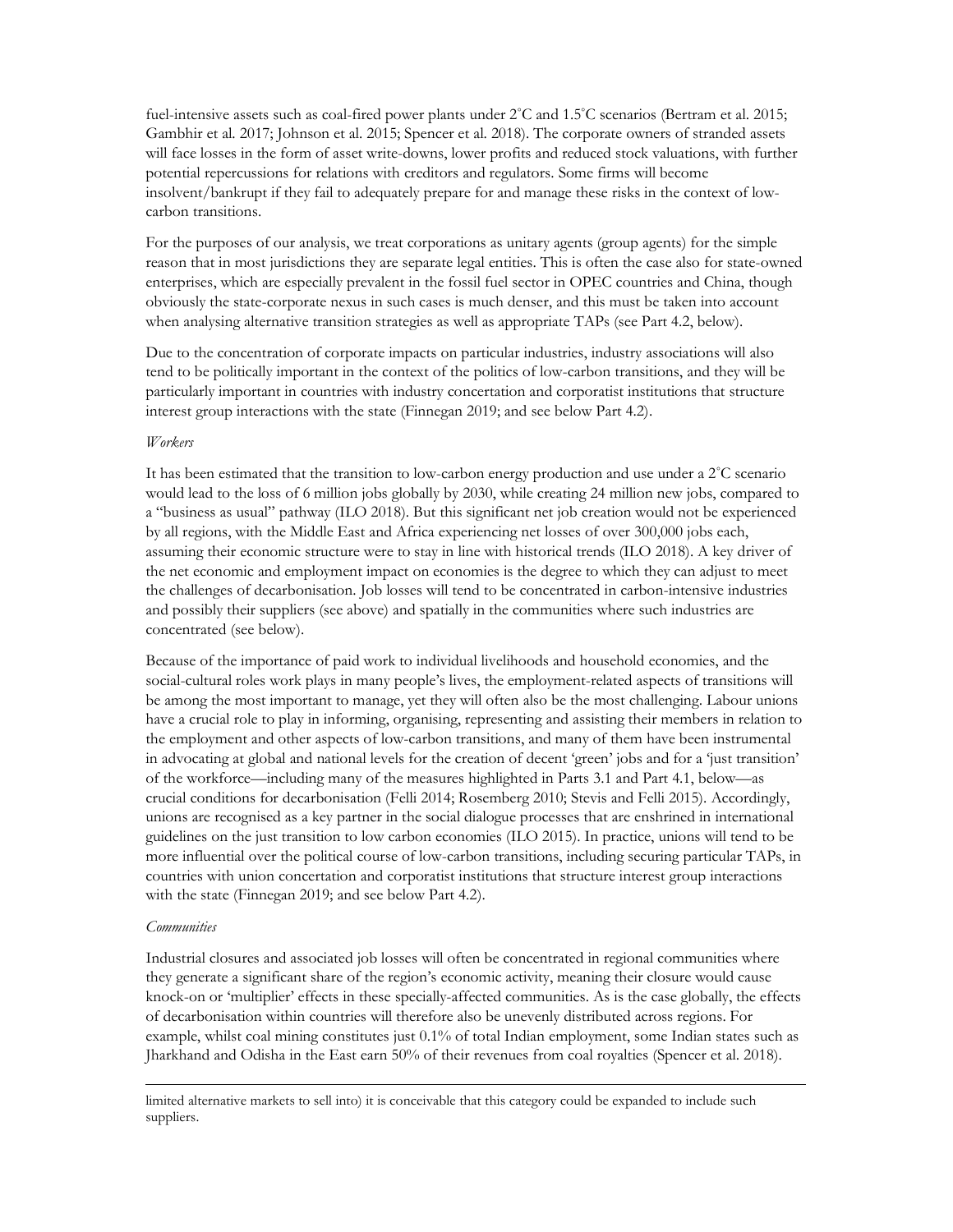Much of the relevant literature urges particular attention to these spatially uneven distributional effects, and accordingly we include specially-affected communities within our TAP typology. Of course, communities are not group *agents*, but rather spatially-defined collectives. Accordingly, we suggest that this category be understood somewhat more flexibly than group agents such as corporations. Essentially, this means that the appropriate direct beneficiary of community-focused TAP could vary from case to case, as suggested by relevant examples in Part 3.1, below (e.g. local governments, firms with high growth potential in the region, etc.). In particular, the provision of community-level public goods and services combining economic infrastructure with social, cultural, civic and environmental public goods and services—has the potential to yield genuinely shared community benefits.

As well as the impacts on communities entangled in fossil fuel economies, low-carbon technologies can themselves be the source of adverse community impacts (Galvin 2018; Newell and Mulvaney 2013; Yenneti, Day, and Golubchikov 2016). However, in the interests of parsimony we leave them out of our classification scheme.

#### Consumers

As well as uneven impacts across economies, industries and workers, the impacts of decarbonisation are likely to be felt unevenly by consumers. For example, the higher energy prices that typically result from fossil fuel subsidy removal and carbon pricing can disproportionately affect poor consumers (Dorband et al. 2019; Hills 2012; Rentschler and Bazilian 2017). Decarbonisation policies therefore also risk compounding poverty and economic inequality. But this risk can be mitigated—and indeed eliminated with conscious effort, careful planning and multi-stakeholder engagement by policymakers (Markkanen and Anger-Kraavi 2019). Well-designed and implemented TAP has a crucial role to play in this respect.

#### 2.2 In what ways are different agents adversely affected by low-carbon transitions? The nature and scope of losses

When considering who is affected by low-carbon transitions, researchers should attend to the ways in which they are adversely affected. This matters because it can inform decision-making about the gravity of impacts on agents and can inform policy design choices about the appropriate kind of response strategy, policy instrument and scope of assistance. Yet, in economic, policy and even philosophical discussions of transitions, there is a tendency to focus on *financial* losses, such as lost asset value, lost profits and lost wages (e.g. Caldecott, Sartor, and Spencer 2017). Such losses are clearly relevant. But such a focus—at least as far as human agents are concerned—is too narrow, for two reasons.

First, a wide range of other kinds of losses are often experienced by individual persons in the course of structural change. Broadly, these can include losses of: external resources of a non-financial nature, such as social support networks and the structures through which such networks can be formed, accessed and sustained; attachments a person has to particular people, material things, places and traditions; and mental and physical functionings, such as self-esteem, self-efficacy, time-structure, identity, and physical health, vigour and energy (see, e.g., Brand 2015 on the various economic and non-economic effects of job loss generally; and Strangleman 2001 for a dicsussion of such effects in former coalmining communities). Moreover, loss is "given meaning through lived, embodied, and place-based experiences" (Tschakert et al. 2017, 1). Appreciation of diverse kinds of loss opens up a larger set of possible TAP responses than is typically conceived, since non-financial responses may more effectively mitigate non-financial losses than financial responses. Such an appreciation also illuminates the fact that for some agents (e.g. wealthy consumers) modest financial losses will have no or very limited effect on their valued non-financial capabilities and functionings—a fact that is relevant to the normative assessment of their claim to transitional assistance.

Second, focusing on financial losses alone can obscure an important distinction between losses arising at the level of a group agent and losses experienced by real human beings as a consequence of group agentlevel losses. Strategic group agents like corporations and (in an international policy context) states may incur financial losses, but such losses have no independent moral value—they are mere 'paper losses' that only have moral significance insofar as they flow through to the wellbeing or interests of real persons. Of course, group-level losses do flow through to real persons. But, crucially, the causal chain that links losses at the group agent (corporate or state) level with effects on the wellbeing of real persons is mediated by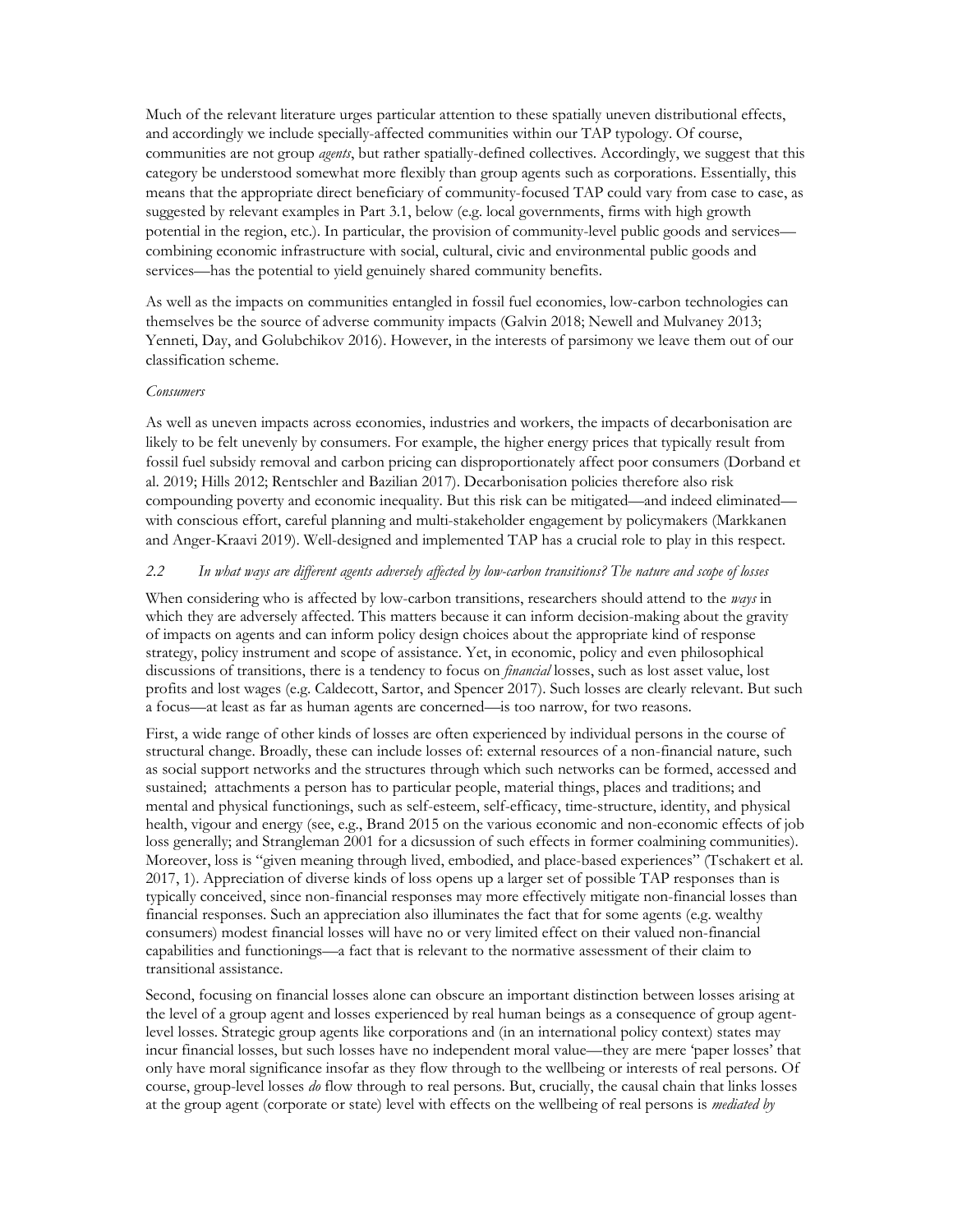choices—by boards and managers, or by governments—about how group agent-level losses are to be distributed among the group's members and stakeholders. Some members and stakeholders, such as shareholders of corporations and wealthy citizens of states, will be better placed to absorb and adapt to those losses (and will often have greater causal and moral responsibility for failing to mitigate the grouplevel losses in the first place) than others, such as lower-level workers and poorer citizens. Targeting transitional assistance at group agents leaves these important secondary distributional decisions to grouplevel governing bodies.

#### 3. What policy strategies are available to governments?

#### 3.1 Review of the literature on TAP instruments

From the literature on TAP, it is clear that governments often have a wide range of instruments at their disposal to mitigate substantive transition losses. These instruments are summarised below.

First, governments can provide grants or other kinds of cash payments, or issue loans, to any kind of agent. These can be unconditional or (more or less) conditional on the money being spent on a certain class of eligible goods/services/projects or on the agent taking particular actions.

Conditionality is often an indicator that the objective of the payment is to facilitate the agent's *adaptation* to new (e.g. low-carbon) circumstances. For example, governments sometimes provide 'structural adjustment assistance<sup>'5</sup> payments to workers made unemployed by structural change, as has often occurred in relation to trade liberalisation (see Porto 2012) and industrial restructuring (Beer 2015). These can include subsidies for relocation costs, employment search costs or training costs, or earnings subsidies that supplement wages earned from re-employment (which incentivises re-employment and facilitates adjustment to lower-wage jobs) (Porto 2012). Structural adjustment assistance can also be provided to firms, as a subsidy to help them retool or otherwise restructure their operations so as to remain viable under new policy or market pressures (Beer 2015; Spencer et al. 2018) or for technology research, development and demonstration. Conditional financial assistance can also be provided to consumers (to help them upgrade energy-intensive household assets like fuel-intensive vehicles and poorly insulated housing stock, as has occurred in many jurisdictions) (Vogt-Schilb and Hallegatte 2017). Conditional funds can also be supplied internationally to other states, for example to help them diversify their economies away from fossil fuel production (Barnett and Dessai 2002).6 This has occurred to some extent at the EU level, through the provision of EU funds for structural transitions in coal-dependent regions, and there have been calls to expand such assistance in future EU budget cycles (e.g. Pilsner et al. 2018). There are also growing calls for state and multilateral development finance institutions and private financial institutions to strategically prioritise and allocate funds for just transitions (Reitzenstein and Popp 2019; Robins, Brunsting and Wood 2018a, 2018b).

By contrast, unconditional payments may indicate that the payment is intended as 'compensation', in the sense of mitigating or fully offsetting financial losses incurred by the agent. In the context of climate and energy reforms, such payments are commonly made to consumers (uniformly or in a targeted way) and adversely-affected firms to offset tax or price increases (Klenert et al. 2018; Vogt-Schilb and Hallegatte 2017). They can also be made to subnational jurisdictions to offset lost tax revenue (Caldecott, Sartor, and Spencer 2017). Unconditional transfers could in principle also be made by one country or group of countries to another country as compensation for the cross-border 'impact of response measures' something the OPEC group has long sought within the UN climate change regime, but which other countries have long resisted (Barnett and Dessai 2002).<sup>7</sup>

Unconditional payments can also take the form of categorical social welfare payments. These can be part of a general unemployment protection scheme (where these exist) or made uniquely available in a particular sector or region undergoing structural change, as with special retirement, redundancy or unemployment benefits that are additional to existing contractual or legislative entitlements (Caldecott,

<sup>5</sup> "Adjustment" arguably does not quite adequately capture the transformative impulse behind this forward-looking approach to assistance, but it is the English word conventionally used in policy circles.

<sup>6</sup> However, in light of our comments in Part 2.2, international donors motivated to support a just transition in other countries should consider forms of assistance that are more directly targeted at the individuals and groups who will be adversely affected in those other countries.

<sup>7</sup> See footnote 6, above.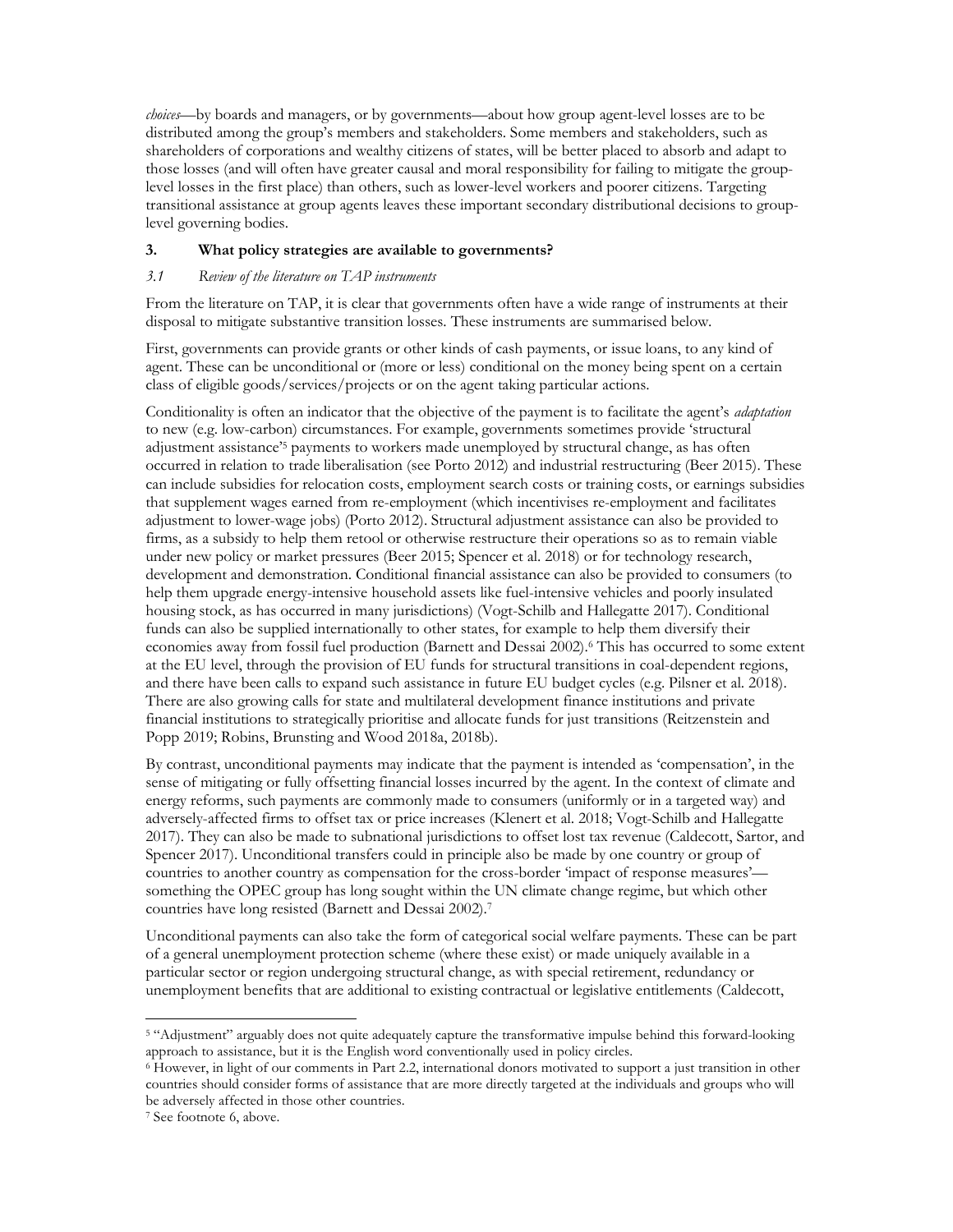Sartor, and Spencer 2017; ILO 2018).8 Sometimes governments also pay out a firm's legal liabilities to their employees (e.g. redundancy or retirement benefits, healthcare costs) or cover their site remediation costs arising under planning and environmental laws. Such payments are effectively subsidies to the recipient firms since government is stepping in to cover firms' existing legal liabilities (Caldecott, Sartor, and Spencer 2017). The Coal Transitions Project identified that special unconditional payments to workers were common in past coal transitions across the studied jurisdictions, while unconditional payments to companies were more common in the more state-planned/coordinated European economies of Poland, the Czech Republic and Spain (Spencer et al. 2018).<sup>9</sup>

Second, governments can provide public goods and services 'in-kind'. Some such services can be provided to workers, for example education and training, psychological counselling, employment placement, careers counselling, advice on establishing a small business, and transportation/relocation services (Beer 2015; ILO 2018; Wiseman, Campbell, and Green 2017). For businesses in affected regions, business consulting and technical assistance are sometimes recommended as an alternative to cash assistance (Haney and Shkaratan 2003). Sometimes consumers are directly provided with goods in-kind, such as free smart meters or energy-efficient products (Vogt-Schilb and Hallegatte 2017). The direct provision of home insulation has been recommended as a means to tackle the economic effect of carbon pricing on fuel-poor households (Hills 2012).

More typically, in-kind public goods and services are provided at the community level in specially-affected communities, with the intention of stimulating aggregate demand in that area or providing other community-scale social, cultural, civic or environmental/amenity benefits (Caldecott, Sartor, and Spencer 2017; Sartor 2018). These often include infrastructure such as public transport facilities, renewable energy generation facilities, electricity transmission and distribution infrastructure, social housing projects, environmental restoration or beautification projects, educational institutions, sports stadia, recreational facilities, and so on (Caldecott, Sartor, and Spencer 2017; Klenert et al. 2018). They sometimes include facilities whose purpose is to memorialise a region's industrial past, such as museums and monuments (Caldecott, Sartor, and Spencer 2017; Harfst 2015). Community-level in-kind services provided by governments can include local government capacity-building, regional economic diversification planning, research and development projects, innovation strategy development, and consultancy services such as tourism, marketing and investment facilitation assistance (Beer 2015; Haney and Shkaratan 2003). Public employment programmes can link community-scale public works with employment and wider social objectives, and there is increasing interest in developing such programmes to achieve joint decarbonisation and social objectives (A. Hess 2019; ILO 2018). At the international level, there is also increasing interest in and provision of technical assistance, capacity-building services, and knowledgesharing focused on TAP via regional and multilateral platforms. Examples include the activities of the Forum on Response Measures (and its subsequent derivations) under the UN climate change regime,<sup>10</sup> the European Commission's Platform on Coal Regions in Transition,<sup>11</sup> and the Just Transition Taskforce of the Powering Past Coal Alliance.<sup>12</sup>

Third, sui generis policy programmes or schemes of a more policy-intensive kind can be established to provide special kinds of assistance to manage the restructuring or decline of an industry in an orderly and efficient way. Historical examples include Japan's use of fiscal policy and planned capacity reductions to manage the decline of its textile and ship-building industries in the 1960s and 70s (Vogt-Schilb and Hallegatte 2017), the establishment in the 1980s of the job-creation agency British Coal Enterprise in the former British coalfields (Beatty, Fothergill, and Powell 2007), and the structural adjustment programmes applied to various primary industries in Australia in the 2000s (Beer 2015). More recent examples from

<sup>8</sup> Firms themselves typically have legal obligations to pay redundancy, retirement or other benefits to workers, which may be contractually or legislatively required. We are focusing here on government transition policies that are additional to such pre-existing entitlements. In countries that have generous, pre-existing social welfare schemes and worker protections, the case for such additional transitional payments will be correlatively weaker.

<sup>9</sup> In some of these cases, the firms themselves were state-owned enterprises, so such transfers essentially involved one arm of the state giving to another.

<sup>10</sup> See https://unfccc.int/topics/mitigation/workstreams/response-measures#eq-2.

<sup>11</sup> See https://ec.europa.eu/energy/en/topics/oil-gas-and-coal/coal-regions-in-transition/working-groupsmeetings.

<sup>12</sup> Both authors are academic partner members of the Taskforce.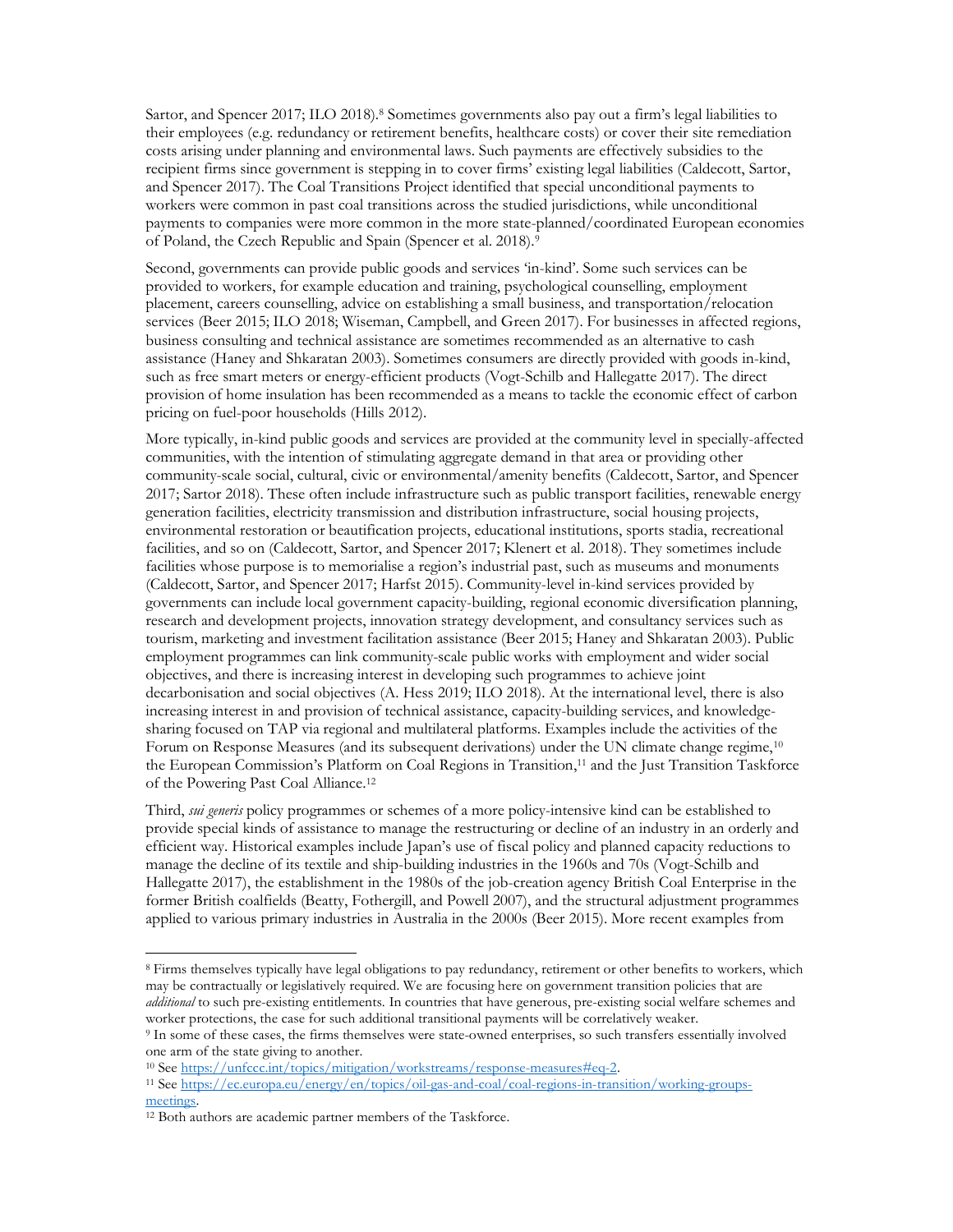the climate context include the multi-stakeholder German Coal Commission, which in early 2019 agreed a plan to phase out coal power by 2038 (Egenter and Wehrmann 2019) and Chile's multi-stakeholder process for phasing out coal-fired power generation.13 These kinds of programmes often facilitate a more systematic approach to firm and workforce transitions, for example through intra-industry 'worker transfer schemes' or on-the-job retraining schemes (Caldecott, Sartor, and Spencer 2017; Wiseman, Campbell, and Green 2017). In this vein, long-term decarbonisation strategies (e.g. as called for in Article 4.19 of the Paris Agreement) can also be an important source of, or platform for, TAP. Such strategies can help governments and other stakeholders to anticipate the costs of the transition, and TAPs can be incorporated into their design and implementation.

Fourth, where a structural change is proximately caused by a new policy or law in the relevant jurisdiction—in our case, a climate change mitigation policy/law—an additional suite of TAP options becomes available through the provision of various kinds of exemptions or cross-subsidies in the new law or policy itself. These could include blanket or partial exemptions for particular industries, sectors, or activities from compliance with the law or policy, and they could apply to incumbents only (known as 'grandfathering'), or to new entrants, too. They could also be time-limited in various ways, including through delays in the policy's application, graduated implementation, or temporary relief from liability (e.g. 'tax holidays') (Trebilcock 2014).14 Where the new law or policy raises new revenue—as with carbon pricing, for example—some of this revenue can be 'recycled' to finance expenditures on the other kinds of transition policies discussed in this section. Klenert et al. (2018) review the way revenues were recycled in a number of carbon pricing schemes.

Fifth, governments may accompany policy reforms with wider changes in fiscal policy, such as changes to other taxes and transfer schemes, as part of policy 'packages' (Ahmad and Stern 2009). These bring the potential for numerous economic co-benefits while also facilitating wider political support for carbon pricing (Klenert et al. 2018; Vogt-Schilb and Hallegatte 2017). Tax breaks can also be used as a means to attract inward investment into declining regions (Beer 2015).

Finally, while the abovementioned kinds of assistance implicate the state's (re)distributive functions, the state via its representatives is also capable of engaging in expressive acts that may well be important facets of a comprehensive response to structural change. This may include, for example, the state's public acknowledgement or recognition of a region, industry, firm or group of workers' contribution to society (and see above regarding museums and memorials).

# 3.2 Classification of TAP instruments

Drawing on the above literature review of TAP instruments and on Schneider and Ingram's (1997) policy design framework, we classify such instruments into four categories based on two binary variables that in our view capture their most important features.

The first variable is the policy's *objective*. We distinguish between TAPs whose objective is *conservative*, in the sense that the policy aims to stabilise the agent's or group's interests over time by restoring the agent/group, partially or fully, to the condition they were in before the structural change occurred (or would have been in but for the structural change), and TAP that is *adaptive*, in the sense of facilitating the agent's or group's adjustment to the new circumstances. Conservative policy is more backward-looking and static, whereas adaptive policy is more forward-looking and dynamic.<sup>15</sup>

The second variable is the *scope* of the losses that the policy aims to remedy. As discussed in Part 2.2, theory and practice concerning TAP in large part focus on addressing only financial losses, though it is possible and, in some cases, desirable also to address certain non-financial losses. Accordingly, our scope variable distinguishes between transition policies aimed at addressing 'narrow' losses (financial only) and 'broad' losses (financial plus other kinds of value).

<sup>13</sup> See http://www.energia.gob.cl/pagina-mesas/405.

<sup>14</sup> With respect to climate change, since liability-imposing climate policies typically apply only to business corporations and other large energy- or carbon-intensive incorporated entities (such as hospitals and universities), this class of TAP is usually available only to such entities. That said, the benefiting firms may pass the cost savings onto customers and the ultimate consumer, depending on the firms' competitive environment.

<sup>&</sup>lt;sup>15</sup> Though the process of adaptation may itself involve some backward-looking cognitive work, such as appropriately memorialising the past (Thompson 1998).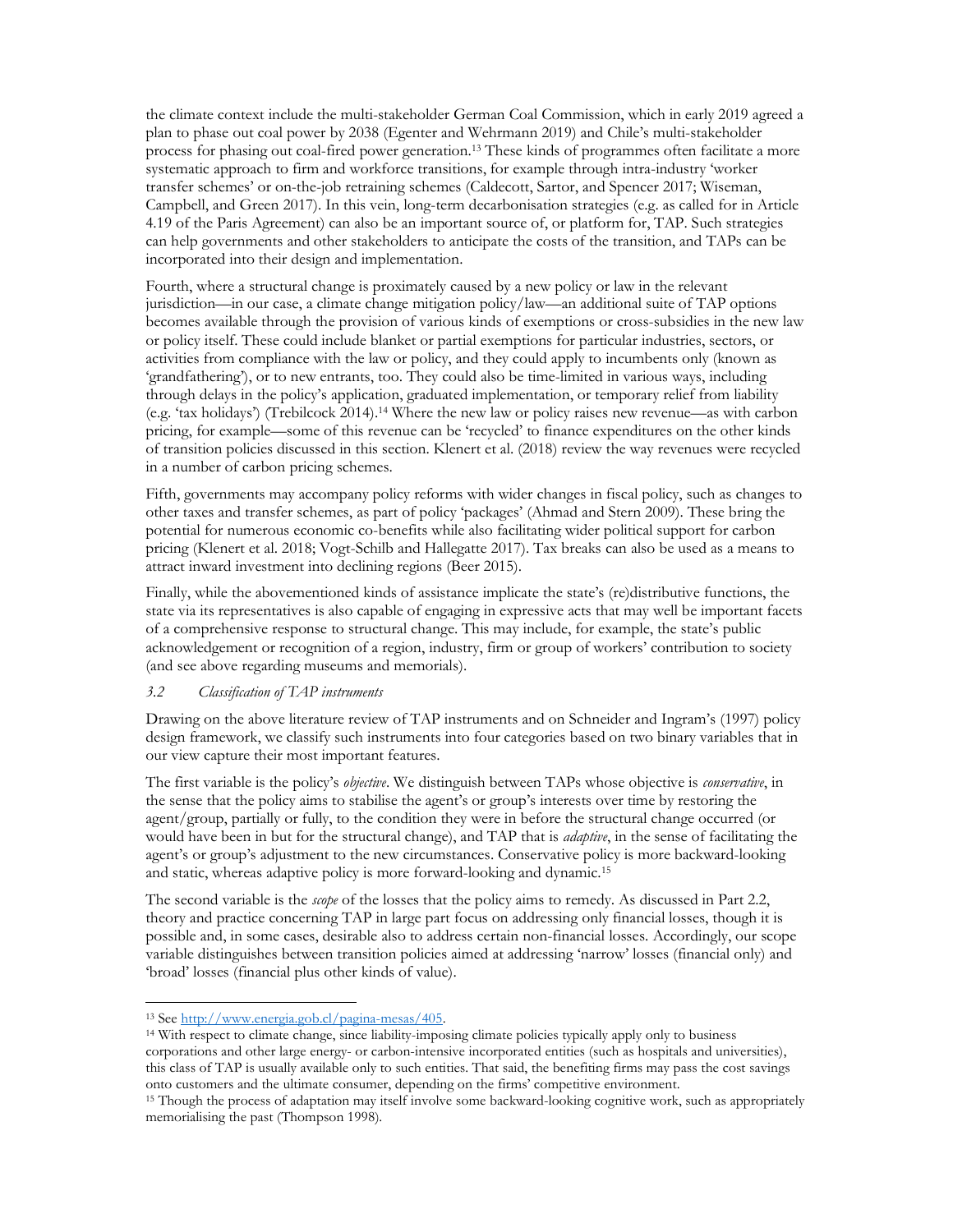Combining the 'objective' and 'scope' variables yields four ideal-type (and, for the moment, agent-neutral) TAP strategies:

1. Compensation (conservative; narrow): includes unconditional financial payments that are intended to mitigate financial losses incurred by the agent, as well as accompanying fiscal policy changes (tax, subsidy and transfer schemes) that serve such a purpose. Since non-instrumentallyvalued goods are in principle non-compensable, compensation assistance is assumed to be narrow in scope (but see Goodin 1989 on "ends-displacing compensation").

2. Exemption (conservative; broad):16 includes legal exemptions from relevant primary laws, including climate change mitigation laws. Since the objective of such exemptions is to  $de$  facto maintain the pre-reform legal position (i.e. in all relevant respects, not merely financial) of a relevant class of agents, the objective is conservative and the scope is broad.

3. Structural adjustment assistance (adaptive; narrow): this category involves conditional monetary payments and in-kind assistance to individuals, the objective of which is to facilitate agents' adaptation or transformation to the new economic conditions that exist as a result of the structural change, but whose scope is narrow (e.g. conditional cash payments or in-kind retraining or relocation support to workers).

4. Comprehensive Adaptive Support (CAS) (adaptive; broad): this category includes the adaptive financial measures associated with structural adjustment assistance but goes beyond these to include adaptive measures of a non-financial nature (see Part 2.2). Specifically, it includes in-kind adjustment assistance, conditional cash payments, public employment schemes and communitylevel public investment in economic infrastructure, as well as public investment in non-economic infrastructure, expressive responses, and sui generis government policy programmes whose objective is to assist relevant agents adapt comprehensively (not merely financially) to the new circumstances brought about by a structural change.

For completeness, it should be acknowledged that not offering any transitional assistance is itself a policy choice and therefore could be considered as a fifth category of TAP.<sup>17</sup>

3.3 TAP options: a typology

Combining the four ideal-type TAP strategies just discussed with our five agent/group categories from Part 2.1, we generate a novel typology of TAP possibilities that enables us to parsimoniously map the logical space of TAP (Table 1). Of course, a TAP package may encompass more than one combination of agent types and policy strategy types.

Though necessarily somewhat simplified, it is envisaged that this typology will prove useful in at least two ways to policymakers, researchers and other stakeholders working in the field of climate change governance. First, it communicates in a clear and simple way the basic TAP options, mapped according to the most important design elements or variables: objective, scope, and target agents/groups. Policymakers and others, such as labour unions, specially-affected communities, and activists campaigning for a 'just transition' can use the typology to think through the key questions and issues associated with TAP.

Second, by focusing on theoretically meaningful distinctions among TAP options, we hope to have provided researchers with a useful scheme for classifying variation in TAPs. Policy-relevant research on mitigating the adverse socioeconomic effects of low-carbon transitions has grown rapidly over the last few years, but our review finds that, so far, this research is quite fragmented, dominated by single-case case studies that vary considerably in their concepts and measures. Our theoretically-informed typology facilitates ongoing efforts to build a more unified and mature research programme on low-carbon transitions.

<sup>16</sup> In our classificatory scheme, this class of TAP is only available in the case of structural changes induced by a proximate legal/policy change. While governments could of course pass new laws that protect incumbents against changes in technology or market conditions, we consider this to be outside the scope of TAP.

<sup>17</sup> As noted in Part 1, some persons may be entitled to general social protection policies available to a wider class of persons, such as unemployment benefits.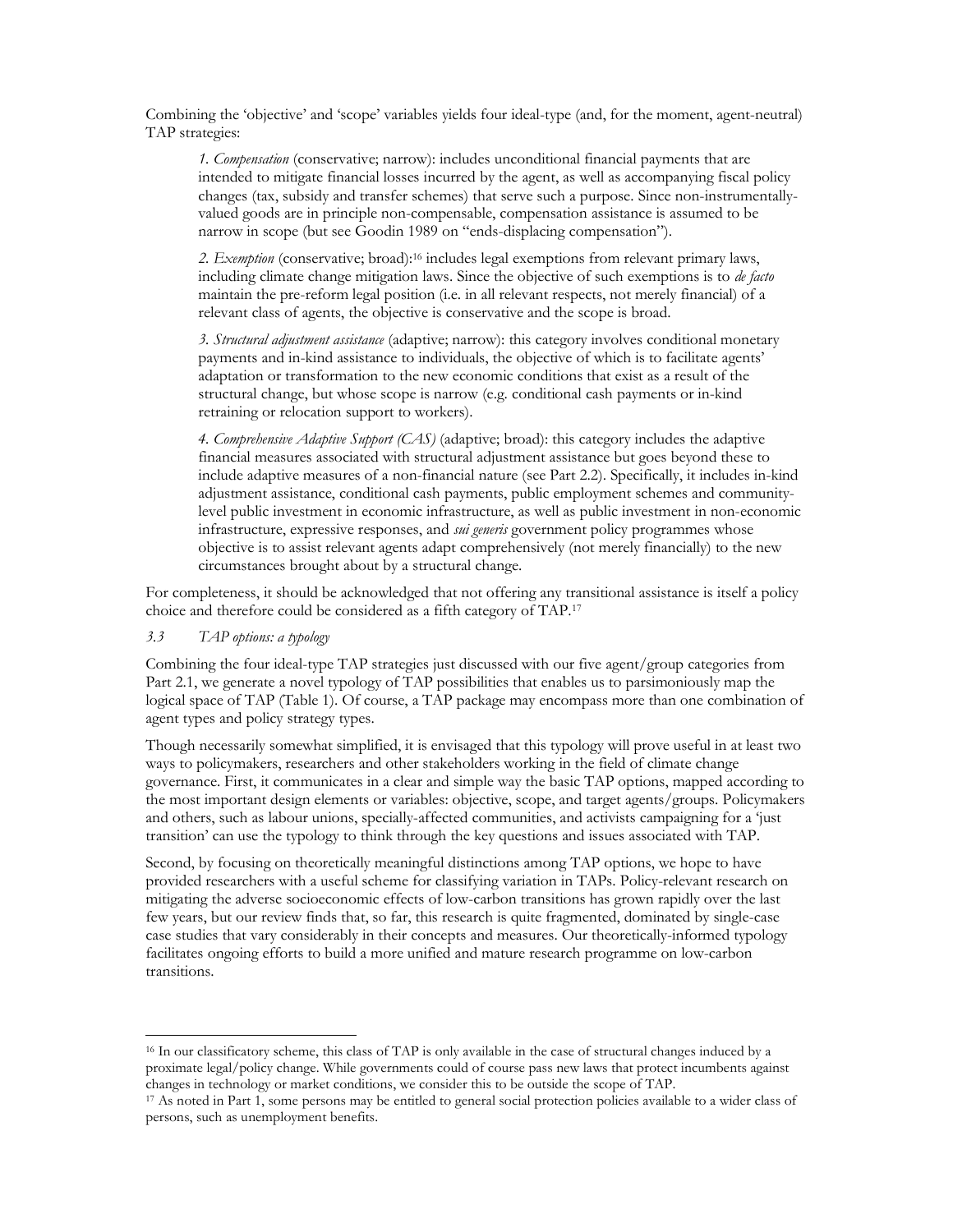|               | 1. Compensation                                                                                                                                                                               | 2. Exemption                                                             | 3. Structural adjustment                                                                                                                                            | 4. Comprehensive Adaptive Support                                                                                                                                                                                                                                                                                                                                                                              |
|---------------|-----------------------------------------------------------------------------------------------------------------------------------------------------------------------------------------------|--------------------------------------------------------------------------|---------------------------------------------------------------------------------------------------------------------------------------------------------------------|----------------------------------------------------------------------------------------------------------------------------------------------------------------------------------------------------------------------------------------------------------------------------------------------------------------------------------------------------------------------------------------------------------------|
|               |                                                                                                                                                                                               |                                                                          | assistance                                                                                                                                                          |                                                                                                                                                                                                                                                                                                                                                                                                                |
| Consumers     | E.g. lump sum payments;<br>tax reductions; increased<br>transfer payments                                                                                                                     | (Downstream effect of<br>exemptions to<br>companies)                     | E.g. subsidies for home<br>insulation, energy<br>efficient appliances, solar<br>panels etc.                                                                         | E.g. items from column 3 plus: schemes<br>to prevent household displacement due<br>to rising costs associated with climate<br>policies (e.g. for fuel poor households)                                                                                                                                                                                                                                         |
| Corporations  | E.g. lump sum payments;<br>corporate tax cuts;<br>'grandfathered' emissions<br>permits                                                                                                        | E.g. exemptions from<br>new climate laws                                 | E.g. conditional grants to<br>upgrade plant and<br>equipment                                                                                                        | Not applicable (equivalent to items in<br>column 3)                                                                                                                                                                                                                                                                                                                                                            |
| Workers       | E.g. government-financed<br>redundancy benefits; early<br>retirement benefits /<br>pension 'bridging',<br>unemployment benefits                                                               | (Indirect effect of<br>exemptions to companies<br>employing the workers) | E.g. wage subsidies;<br>education and training<br>subsidies; relocation<br>subsidies                                                                                | E.g. items from column 3 plus:<br>counselling and other social services to<br>workers and their families; facilitating<br>reemployment opportunities in industries<br>of a similar social standing, in a similar<br>industry and/or the same community<br>(e.g. through worker transfer schemes<br>and community-based public investment,<br>especially as part of comprehensive<br>decarbonisation planning). |
| Communities   | E.g. revenue replacement<br>grants for local governments                                                                                                                                      | E.g. geographically-<br>defined exemptions to<br>new climate laws        | E.g. place-based public<br>investment in economic<br>infrastructure, innovation<br>(e.g. regional innovation<br>strategies), education and<br>training institutions | E.g. items from column 3 plus: place-<br>based investment in local public goods of<br>a social, cultural or environmental nature,<br>especially as part of comprehensive<br>decarbonisation planning.                                                                                                                                                                                                          |
| <b>States</b> | E.g. international<br>unconditional grants or side-<br>payments from other<br>countries or from<br>development finance<br>institutions; 'grandfathered'<br>international emissions<br>permits | E.g. exemptions under<br>international climate<br>treaty obligations     | E.g. place-based<br>international public<br>investment in a state's<br>economic infrastructure;<br>technology transfer; or<br>capacity-building<br>assistance       | E.g. items from column 3 plus:<br>international investment in public goods<br>of a social, cultural or environmental<br>nature                                                                                                                                                                                                                                                                                 |

# Table 1: Typology of substantive TAP options 18

Notes: policy "ideal types" (column headings) are described in Part 3.2 (which draws on Part 3.1). Agent/group types (row headings) are discussed in Part 2.2.

# 4. How can governments successfully implement TAP?

The growing literature on TAP is imbued with an understandable sense of urgency to discover 'what works'. In the present article, we cannot hope to provide a comprehensive answer to this complex and contingent question. Our more modest aims are two-fold. In Part 4.1, we aim to provide a brief synthesis of the 'best practice' lessons emanating from the existing literature. However, since much of this literature consists of single-case case studies, there are pitfalls in generalising these 'lessons' to other cases. Accordingly, in Part 4.2, we draw on a wider body of social science research to emphasise the importance and cross-national variability of *state capacities* to implement alternative TAP strategies and to manage vested interests.

When analysing 'what works', one should always ask: works *for whom* and *to what end?* We have been deliberately ecumenical about the normative justifications of various particular TAP possibilities, recognising that governments will have varied and often multiple reasons for pursuing TAP, including ensuring equity/fairness, justice and/or simply a socio-politically smooth low-carbon transition. The case study literature on transitions that we analyse here often takes an implicit stand on what success looks like, which can roughly be defined as one or both of (i) the needs and interests of workers, consumers and communities that are already vulnerable and likely to be adversely affected by low-carbon structural change are identified, recognised and taken into account, and these groups are adequately assisted in a

<sup>18</sup> This typology was created by Green for use in the Coal Transitions project: https://coaltransitions.org/. Earlier versions of the typology were published in Green (2018) and Spencer et al. (2018, 340).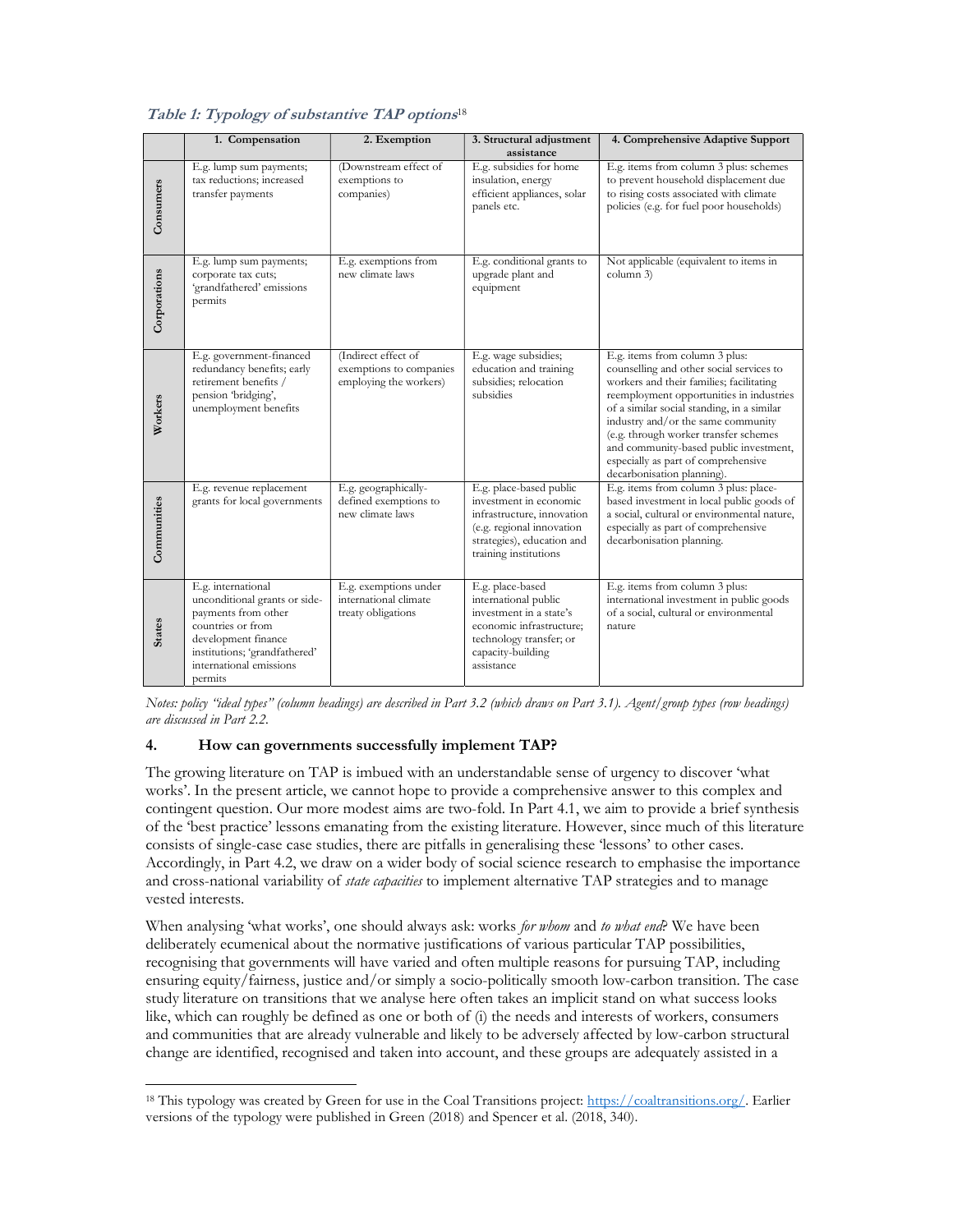distributive sense; and (ii) the transition was widely politically accepted and sustained, without significant political backlash or policy retrenchment. Accordingly, we adopt this rough working definition of success in the below analysis. Our analysis below focuses on the substantive/distributive aspects of successful TAP. However, we first make two brief points about two sets of issues that are largely excluded from our analysis, but that need mentioning.

First, as this definition of success makes clear, the manner and extent to which affected groups are recognised and included in *processes and procedures* (e.g. information-provision, consultation, dialogue, policy design) relating to low-carbon transitions is, as and of itself, an important determinant of a just and equitable low-carbon transition (Healy and Barry 2017; Jenkins et al. 2016; Kumar, Americo and Billingham 2016; Markkanen and Anger-Kraavi 2019). It is also likely to have a material influence on the political acceptability and sustainability of transition policy, since low-carbon policies and transition strategies that are determined through processes perceived to be inclusive and fair are more likely to be publicly accepted and politically sustained (Maestre-Andrés, Drews, and van den Bergh 2019; Miller, Richter, and O'Leary 2015). At a minimum, transition processes should include "social dialogue", or tripartism between the state and affected businesses and labour unions (ILO 2015). But participation should not necessarily be limited to these groups. Efforts to include vulnerable consumers and other groups typically underrepresented in policy processes—including women and (where applicable), informal workers, indigenous communities and ethnic minorities—are also normatively desirable in their own right and conducive to politically successful policy outcomes (Brugnach, Craps, and Dewulf 2017; Buckingham and Le Masson 2017; Markkanen and Anger-Kraavi 2019; Rentschler and Bazilian 2017). For some transitions and in some regions—e.g. pertaining to the land sector, and especially in poorer regions unions and potentially even corporate firms may not be relevant stakeholders, in which case the imperative to include other affected stakeholders is even stronger.

Second, our rough definition of success focuses on the social benefits produced by TAP without reference to its *asts* and the distribution of those costs. The literature on coal transitions suggests that the costs of TAP programmes are rarely systematically analysed ex ante or evaluated ex post (Caldecott, Sartor, and Spencer 2017). In the wider literature, we are aware of only a few attempts to analyse the costs of actual TAP programmes (Beatty, Fothergill, and Powell 2007; Frondel, Kambeck, and Schmidt 2007; Gray 1995, 2001; Hallegatte, Fay, and Vogt-Schilb 2013; Magee 2001). We return to the question of costs in Part 5.

## 4.1 Lessons from transition case studies

There is now a considerable, and expanding, literature on recent-historical energy-industrial transition cases in which adverse impacts on specific groups and agents were mitigated. Some cases have been seen as relatively successful (see generally Altenburg and Assmann 2017; Caldecott, Sartor, and Spencer 2017; Hallegatte, Fay, and Vogt-Schilb 2013; Klenert et al. 2018; OECD 2017; Rentschler and Bazilian 2017), including: the West German Ruhr region's transformation from a coal- and steel-based economy in the 1960s to a knowledge-based service economy during the 1990s and early 2000s (Galgóczi 2014; Herpich, Brauers, and Oei 2018); a major steelworks closure in New South Wales, Australia, in the late 1990s (Evans and Phelan 2016); and the coal phase-out of Ontario, Canada, completed in 2014 (Harris, Beck, and Gerasimchuk 2015). Other lessons have been inferred from case studies that have been identified as less successful, more mixed, or still embryonic, including: the decline of the British coalfields (Beatty and Fothergill 1996; Beatty, Fothergill, and Powell 2007); the post-unification decline of the East German coal industry (Herpich, Brauers, and Oei 2018); and the current challenges facing upper Silesia in Poland (Bukowski, Śniegocki and Wetmańska 2018). Beyond the energy sector, lessons from case studies of TAP in trade liberalisation and other structural adjustments are discussed by Trebilcock (2014).

Synthesising from these transition case studies, the 'best practice' lessons offered are:

• Pre-transition: implement long-term economy-wide or sectoral decarbonisation planning, to enable early implementation of policies for a managed decline of industries, and articulation of a long-term vision to support the growth of new industries; and ensure transparent communications, consultation and co-design processes, including collaboration between governments, businesses, labour unions, consumer groups and other affected stakeholders, to ensure inclusion, input and buy-in from the most affected groups;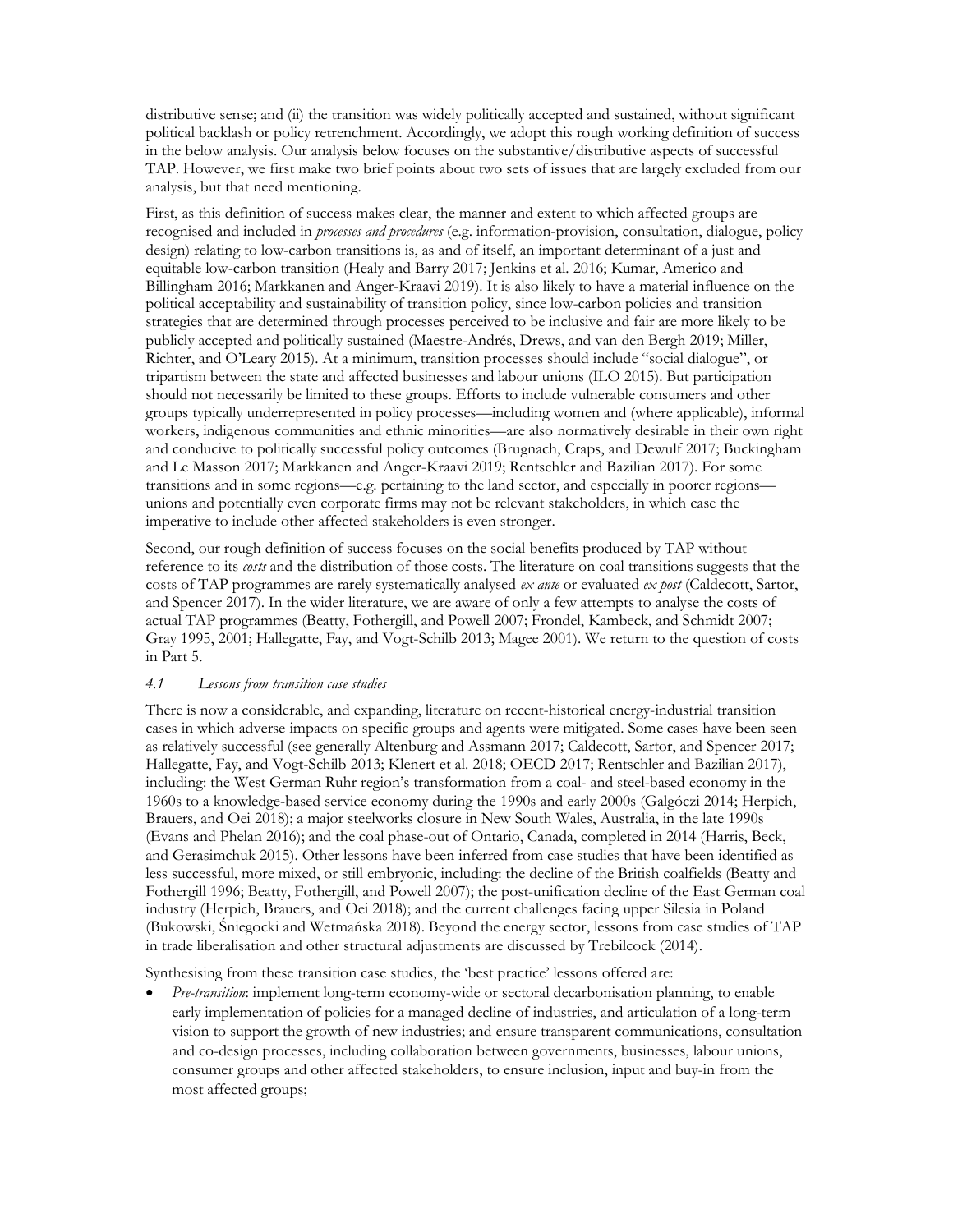- In the short-term, put in place social protections and wider support for vulnerable workers and consumers. For vulnerable workers, this includes redundancy benefits, unemployment benefits, early retirement benefits, pension 'bridging', and healthcare benefits to mitigate workers' economic losses, and non-financial support such as psychological and careers counselling. For vulnerable consumers, this includes in-kind social support, conditional or unconditional cash payments, offsetting reductions in applicable taxes or offsetting increases in transfer payments;
- Over the medium-term, boost government and business investment in economic, social, cultural, environmental and civic public goods and services in affected regions to facilitate new linkages (e.g. via transport and telecommunications infrastructure), revitalise public spaces, attract and support alternative industries and new residents; and provide skills development and retraining for affected workers to facilitate labour market adjustment and more comprehensive adaptation, with an emphasis on on-the-job retraining;
- Over the longer-term, invest in education and innovation, to support long-term regional and national growth and prosperity. (see Gambhir, Green, and Pearson 2018, 7–13 for elaboration).

# 4.2 The limits of 'lessons': the importance of state capacities and institutions

Best practice recommendations from the case study literature are targeted at vulnerable workers, consumers and communities, consistent with our earlier discussion of the pitfalls of providing financial assistance to group agents. Moreover, the recommendations are clustered around adaptive policies, especially CAS (with the exception of short-term measures, which are concentrated on measures from our 'compensation' category). Given the multi-dimensional nature of these kinds of transitions, we are not surprised that CAS policies, *if designed and implemented well*, have the greatest potential to produce just, equitable and smooth transition outcomes. But this is a big 'if'. CAS strategies are also the most complex kinds of TAP to design and implement, and they are more likely to succeed in states that have particular state capacities, including the ability to overcome or manage vested interests.

By way of illustration, we focus on CAS policies to facilitate regional development in specially-affected communities—arguably the most complex category of TAP to implement successfully. Scholars of 'regional innovation systems' have identified various barriers—organisational, institutional, and networkrelated—to economic diversification in old industrial regions, and have emphasised the complex mix of state capacities required to overcome them (Coenen, Moodysson, and Martin 2015; Grabher 1993; Tödtling and Trippl 2005). Governments typically require not merely the financial resources and hierarchical authority to 'push' new technologies into such regions, but also the capacity to steer longterm, participatory, cooperative processes that empower diverse local actors to recombine their existing knowledge, skills and competences in new ways. These may include the capacity to experiment with new governance processes, to broker dialogue among the various actors (especially firms), to build or reconfigure networks, to disseminate information, and to facilitate shifts in cultural norms and worldviews (Campbell and Coenen 2017; Loorbach 2010; Rotmans, Kemp, and van Asselt 2001; Stroud et al. 2014).

The importance of these capacities is underscored by attending to the role of vested interests in low-carbon transitions, especially where these are closely integrated with the state in one way or another. In regions and countries overly-reliant on a particular carbon/energy-intensive industry or industries, the patterns of mutual dependence among industry stakeholders and governments can create a political 'lock-in' effect that is difficult to overcome (Baeten, Swyngedouw, and Albrechts 1999; Baker, Newell, and Phillips 2014; Grabher 1993; D. J. Hess 2014; Newell and Mulvaney 2013; Swilling, Musango, and Wakeford 2015). Variations in state capacities, and in the interests and power of interest groups, can significantly affect not only whether a particular 'best practice' recommendation is feasible, but also whether it is desirable, since the potential for TAP to be co-opted by vested interests may militate against CAS-type policies that are more complex and resource-intensive. To understand the suitability of alternative transitional assistance policies and strategies, it is therefore necessary to draw on political science theories to illuminate various phenomena, including the power, objectives, strategies and tactics of vested interests and the way they organise to influence politics and the policy process (Downie 2017, 2019; Kern and Rogge 2018; Meadowcroft 2009, 2011) as well as the strategies and tactics of relevant political parties, and party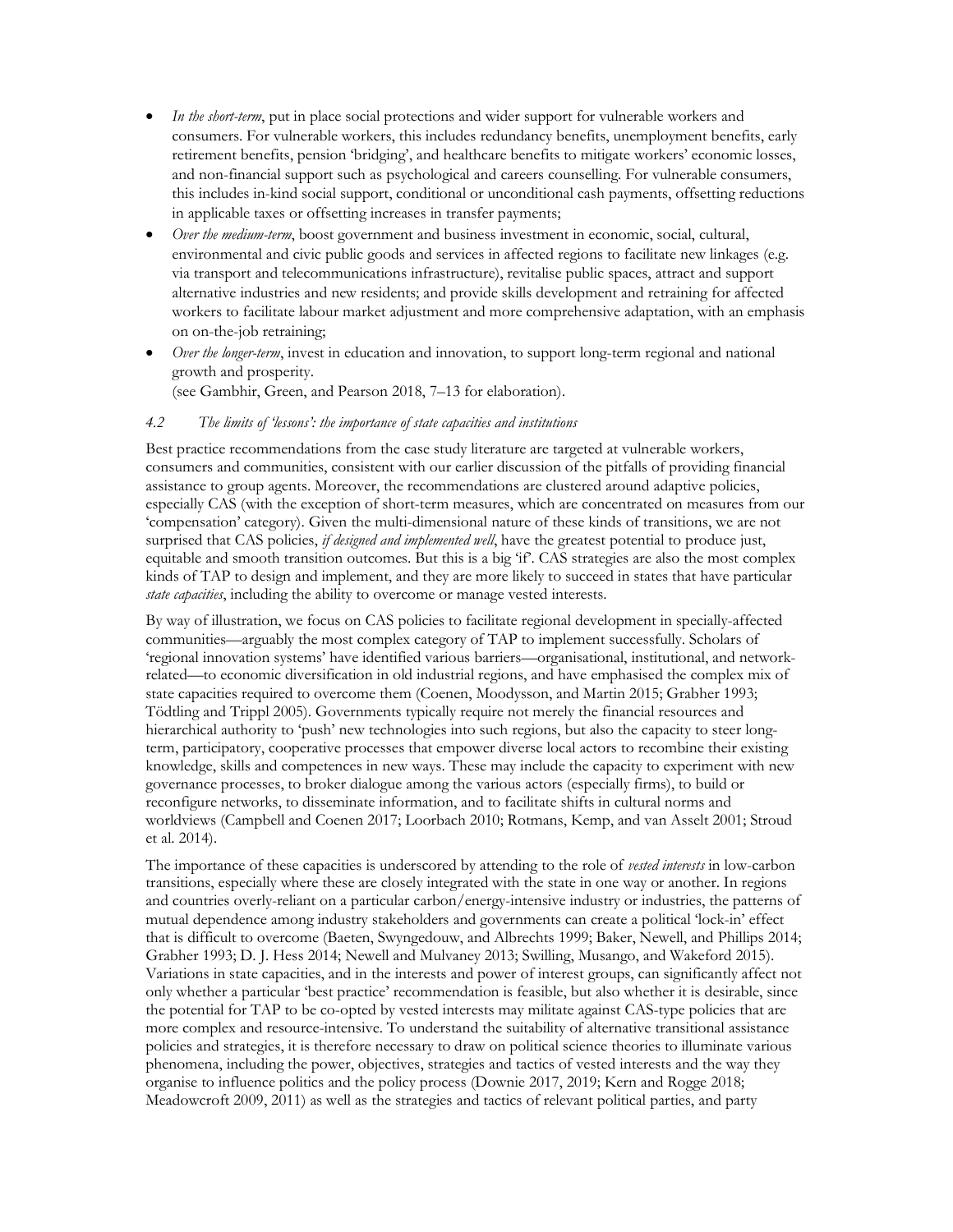competition/cooperation dynamics (Aklin and Urpelainen 2013). It is also necessary to incorporate theories of the state into such analysis and, more specifically, theories of state capacities and institutions, dominant state discourses and paradigms, and the historical, spatial and material forces affecting states (Hall 1993; Hughes and Urpelainen 2015; Johnstone and Newell 2018; Kern 2011; Meckling and Nahm 2018). In this respect we echo Johnstone and Newell's call to understand the state in a "dynamic, relational and practice-oriented manner" (2018, 80) when analysing TAP possibilities and prospects.

One useful set of analytical tools for understanding the dynamics, relational configurations and practices of states is provided by comparative politics and comparative political economy. These disciplines are increasingly being applied to the analysis of state capacities to steer low-carbon transitions in general (Ćetković and Buzogány 2016; Finnegan 2019; Kuzemko et al. 2016; Kern and Markard 2016) and offer insights that can be applied to transitional assistance strategies and policies in particular (Wiseman, Campbell and Green 2017). Scholarship on "varieties of capitalism" (Hall and Soskice 2001) and "patterns of democracy" (Lijphart 2012) suggests that the state capacities for long-term governance processes like industrial transitions are likely to vary systematically across jurisdictions according to their political and economic institutions. For instance, "coordinated market economies", like Germany and Denmark, have corporatist structures of interest-group representation, which consolidate interest groups into peak bodies and systematically incorporate them into policymaking processes in a way that promotes intra-sectoral compromises among employers (via industry associations), workers (via unions) and the state (Hall and Soskice 2001; Lijphart 2012, chap. 9). These countries possess the kind of steering and consensus-building capacities necessary to manage comprehensive and sustained regional and industrial transitions such as decarbonisation, giving them an intrinsic advantage (Finnegan 2019; Stroud et al. 2014). By contrast, the institutions of "liberal market economies", like the UK, the US and Australia, characteristically foster competitive-market modes of interaction among plural interest groups, respond to short-term incentives, adopt a more laissez faire approach to innovation, training and industrial development, and tend to be more sensitive to consumer interests (Hall and Soskice 2001; Lijphart 2012). In these countries, policymakers and stakeholders motivated to steer just, equitable and smooth lowcarbon transitions will need to think more creatively about the TAP strategies likely to be most effective. For example, they may need to be more opportunistic in the exploitation of the state's policy levers, entrenching transition processes when policy windows open by creating new institutions and using fiscal measures to consolidate political support (Finnegan 2019; Lockwood 2013). Meanwhile, they may also need to work through civil society to build surprising alliances and to utilise private governance channels, such as shareholder activism (Wiseman, Campbell, and Green 2017).

Overall, the above observations counsel attentiveness to the contingencies of particular transition contexts, suggesting that there are likely to be limits to the generalisability of universal 'best practice' recommendations. But the need for more contingent and tailored recommendations does not leave motivated policymakers and stakeholders bereft of guidance from experiences in other places and times. As we hope to have illustrated here, various factors tend *systematically* to affect state-economy-society interactions and state capacities to steer low-carbon transitions. The point to underscore is that policymakers and stakeholders should draw lessons that are relatively transferable to their institutional and other relevant circumstances.

# 5. Conclusion: future research directions

We conclude by suggesting areas for future research that could usefully address knowledge gaps we identified during our review, organised around our three section themes.

#### The negative effects of low-carbon transitions

The literature provides a fairly consistent body of evidence as to which kinds of agents and groups are likely to be adversely affected by low-carbon transitions. However, there remains considerable scope to identify at a more fine-grained, sub-national level which firms, workers and communities are most likely to be affected by specific low-carbon transitions.

In addition, we see merit in future research on exactly *how* these agents and groups are affected, and how such effects ought to bear on the prioritisation of TAP. In particular, the issue of non-financial losses deserves further consideration, especially with regard to how TAP can help mitigate agents' loss of the wellbeing that stems from their attachment to people, places and skills, and from their status and standing in their communities.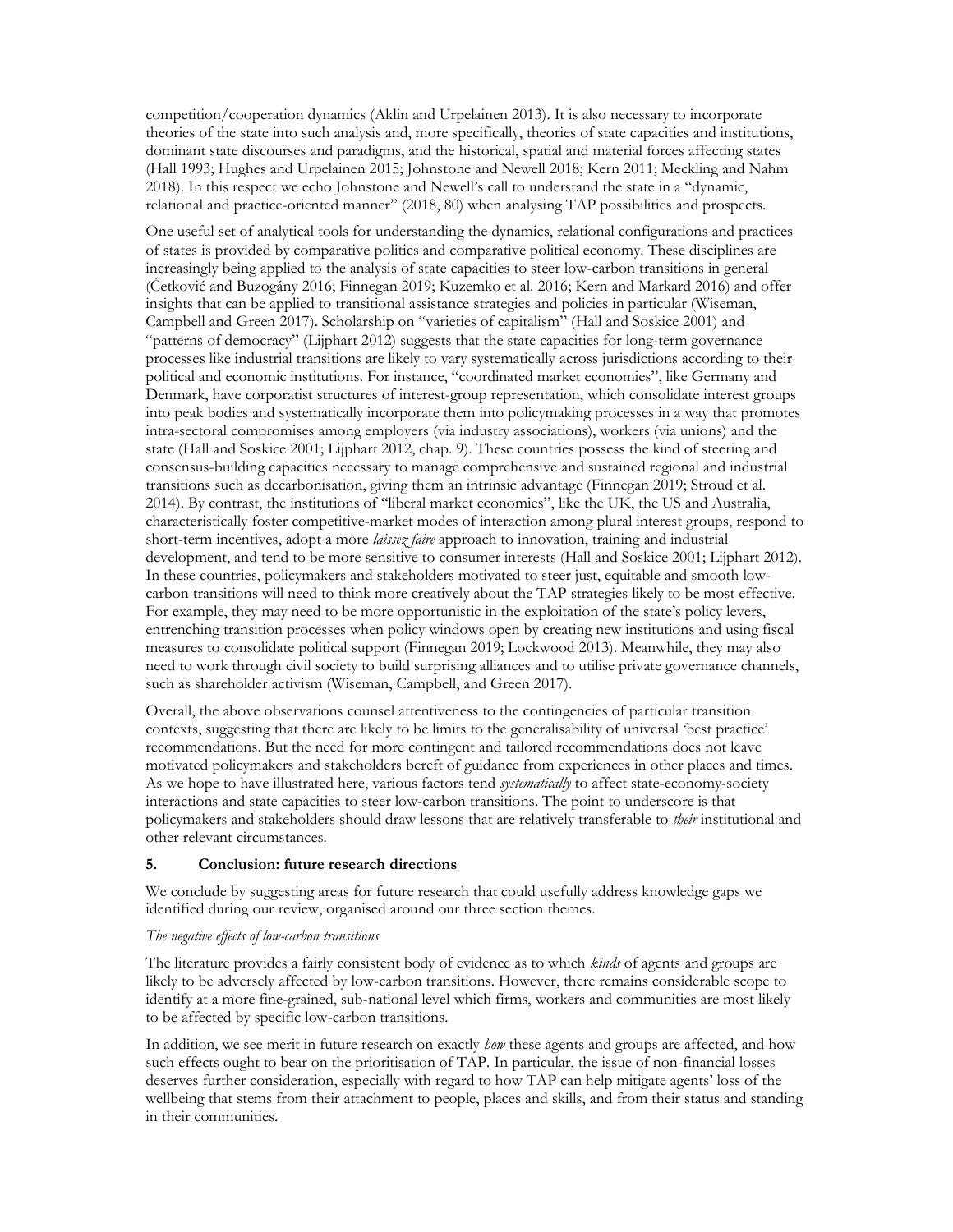#### TAP strategies and policy instruments

In Part 3 of our paper we proposed a typology of TAPs, noting that part of our motivation was to provide a system for classifying variation among them. The greatest gap we see in this regard is a need for an empirical database of past/current TAPs. We see merit in collaborations between researchers to compile such a database with appropriate haste.

## TAP implementation and success

Understanding more systematically the drivers of and barriers to successful implementation of different TAP strategies remains the greatest area of future research need. Substantively, we see particular value in studies that focus on the state capacities necessary to steer just, equitable and smooth low-carbon transitions, and on the role of economic interest groups, both capital and labour, in shaping or resisting such transitions. We also urge greater attention to the role of political and political-economic institutions in shaping TAP design and implementation. Such research holds the potential to generate a more systematically variegated set of 'best practice' recommendations that are specific to *clusters* of jurisdictions that share similar institutions and other circumstances. In this regard, we see a particularly great need for research on liberal market economies where non-market coordinating institutions are weaker, since these weaknesses limit the extent to which tripartite social dialogue and cross-party negotiation can be relied upon to achieve just, equitable and smooth low-carbon transitions.

For this purpose, we see particular value in studies that use a comparative research design—be they qualitative or quantitative. As TAP data on a sufficiently large number of countries become more widely available, studies using statistical methods would be of value. Having said that, detailed case studies will continue to be crucial to understanding the complex dynamics of transitions and the effects of TAP. In this regard, we note with concern an under-representation of developing country case studies in the current literature, with the possible exception of South Africa. We identify a particular need for greater attention to low-carbon TAP in China, India, Brazil, and other high-emitting industrialising countries.

We also see great potential value in scholarship in a more constructivist vein that considers culturalsociological variables to shed light on the causes and effects of TAP success. On the one hand, we would expect entrenched, dominant cultural norms and values to shape the possibilities for and success of TAP, as they shape the possibilities for climate action more generally (Eckersley 2017). Yet we would also expect new ideas about TAP to influence the course of such transitions, at least in some contexts moments of crisis and transition are, after all, occasions when ideas are most influential (Blyth 2002).

Furthermore, we see an important opportunity to incorporate TAP into emerging research themes within the "sustainability transitions" literature identified in a recent review by Köhler et al. (2019). The most relevant themes include: the destabilization, decline, and phase-out of existing systems and regimes; the speed of transitions and how can they be accelerated; the politics of winners and losers from sustainability transitions and the resistance of incumbent/vested interests; forward-looking and policy-applied transitions research; traditional policy instruments, and policy mixes, in sustainability transitions; just transition commissions or authorities (and similar organisational innovations) as 'intermediating agencies' and 'governance experiments'; the role of civil society organisations in promoting just transitions, and the just transition 'movement' from the perspective of social movement theory; the role of finance capital in sustainability transitions; consumers and everyday sustainabilities (i.e. how forward-looking/adaptive TAP can facilitate these); place-based and spatially-sensitive aspects of transitions; the transformation of urban infrastructure; and the ethical aspects of transitions (Köhler et al. 2019).

Finally, as flagged at the beginning of Part 4, there is a greater need for research on the costs of alternative TAPs and, more importantly, their cost-effectiveness with respect to key common aims of TAP. The research community would also benefit from quantitative and qualitative assessments (ex ante and ex post) of the wider impacts of TAP so as to better capture both the financial and non-financial impacts of transitions and TAP, as an aid to multi-criteria analysis in policy decision-making. Likewise, there is a need for more rigorous normative analysis of TAP that goes beyond an efficiency framework—and even beyond a utilitarian framework—to incorporate justice-related concerns, including the effects of transitions and TAP on people's core capabilities, basic needs, basic rights and legally protected human rights.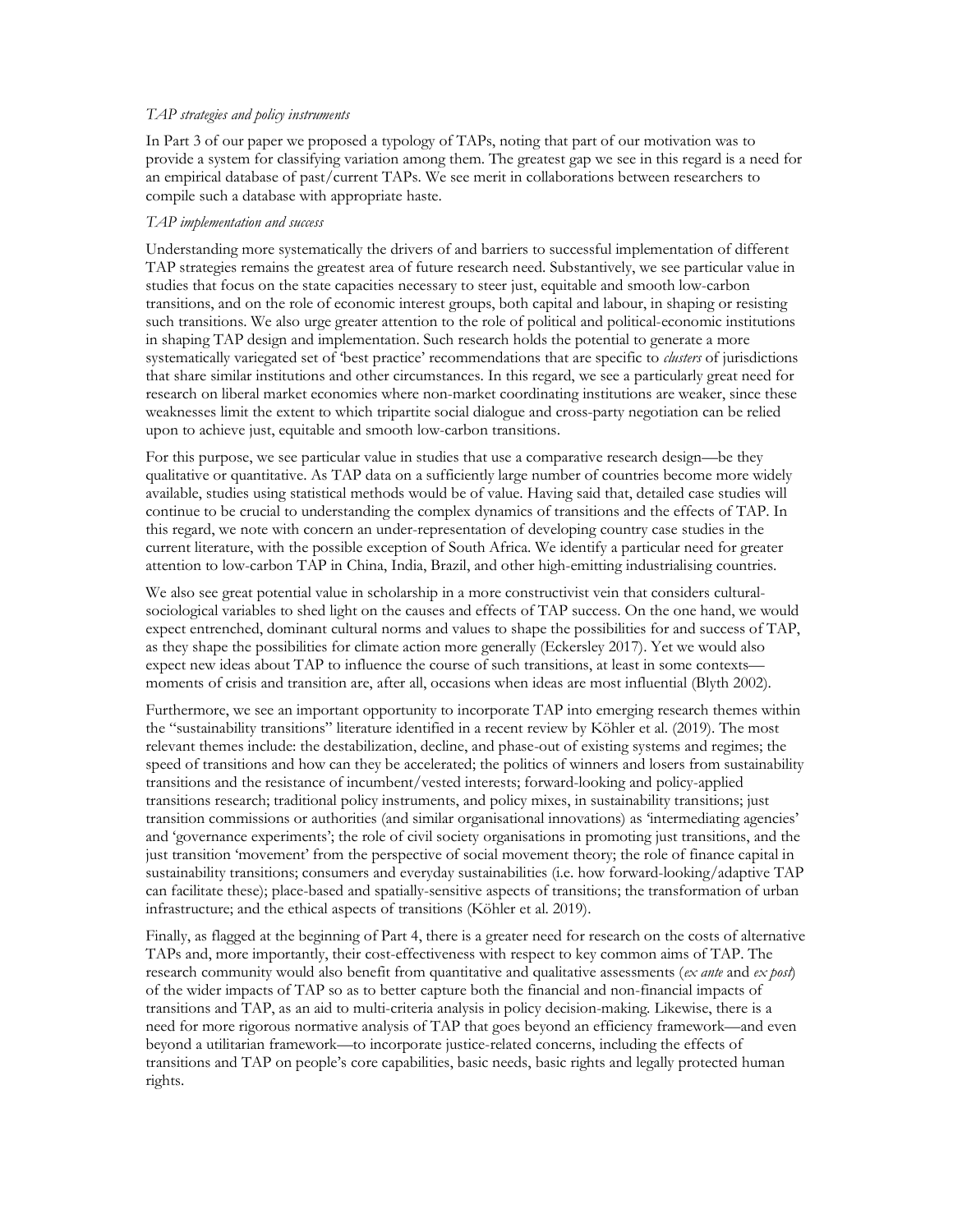In sum, we see manifold fruitful directions for future research on strategies and policies to enable just, equitable and politically smooth low-carbon transitions. We could imagine few topics more urgent and important for the social sciences today.

#### References

- Ahmad, Ehtisham, and Nicholas Stern. 2009. Effective Carbon Taxes and Public Policy Options: Insights from India and Pakistan. London. http://eprints.lse.ac.uk/38348/.
- Aklin, Michaël, and Johannes Urpelainen. 2013. "Political Competition, Path Dependence, and the Strategy of Sustainable Energy Transitions." American Political Science Review 57(3): 643–58.
- Altenburg, Tilman, and Claudia Assmann, eds. 2017. Green Industrial Policy: Concept, Policies, Country Experiences. Geneva, Bonn: UN Environment; German Development Institute.
- Baeten, Guy, Erik Swyngedouw, and Louis Albrechts. 1999. "Politics, Institutions and Regional Restructuring Processes: From Managed Growth to Planned Fragmentation in the Reconversion of Belgium's Last Coal Mining Region." Regional Studies 33(3): 247–58.
- Baker, Lucy, Peter Newell, and Jon Phillips. 2014. "The Political Economy of Energy Transitions: The Case of South Africa." New Political Economy 19(6): 791–818.
- Barnett, Jon, and Suraje Dessai. 2002. "Articles 4.8 and 4.9 of the UNFCCC: Adverse Effects and the Impacts of Response Measures." Climate Policy 2: 231–39.
- Beatty, Christina, and Stephen Fothergill. 1996. "Labour Market Adjustment in Areas of Chronic Industrial Decline: The Case of the UK Coalfields." Regional Studies 30(7): 627–40.
- Beatty, Christina, Stephen Fothergill, and Ryan Powell. 2007. "Twenty Years on: Has the Economy of the UK Coalfields Recovered?" Environment and Planning A 39: 1654–75.
- Beer, Andrew. 2015. "Structural Adjustment Programmes and Regional Development in Australia." Local Economy 30(1): 21–40.
- Bertram, Christoph et al. 2015. "Carbon Lock-in through Capital Stock Inertia Associated with Weak near-Term Climate Policies." Technological Forecasting and Social Change 90: 62–72.
- Blanford, Geoffrey J., Elmar Kriegler, and Massimo Tavoni. 2014. "Harmonization vs. Fragmentation: Overview of Climate Policy Scenarios in EMF27." Climatic Change 123(3–4): 383–96.
- Blyth, Mark. 2002. Great Transformations: Economic Ideas and Institutional Change in the 20th Century. Cambridge: Cambridge University Press.
- Brand, Jennie E. 2015. "The Far-Reaching Impact of Job Loss and Unemployment." Annual Review of Sociology 41: 359–75.
- Brugnach, M., M. Craps, and A. Dewulf. 2017. "Including Indigenous Peoples in Climate Change Mitigation : Addressing Issues of Scale, Knowledge and Power." Climatic Change 140: 19-32.
- Buckingham, Susan, and Virginie Le Masson. 2017. Understanding Climate Change through Gender Relations. London: Routledge.
- Bukowski, Maciej, Aleksander Śniegocki, Zofia Wetmańska. 2018. From restructuring to sustainable development: The case of Upper Silesia. WiseEuropa for WWF Poland Foundation. Warsaw, Poland. https://www.euki.de/wp-content/uploads/2018/11/slask\_restrukturyzacja\_ANG-final-logo.pdf

Ćetković, Stefan, and Aron Buzogány. 2016. "Varieties of Capitalism and Clean Energy Transitions in the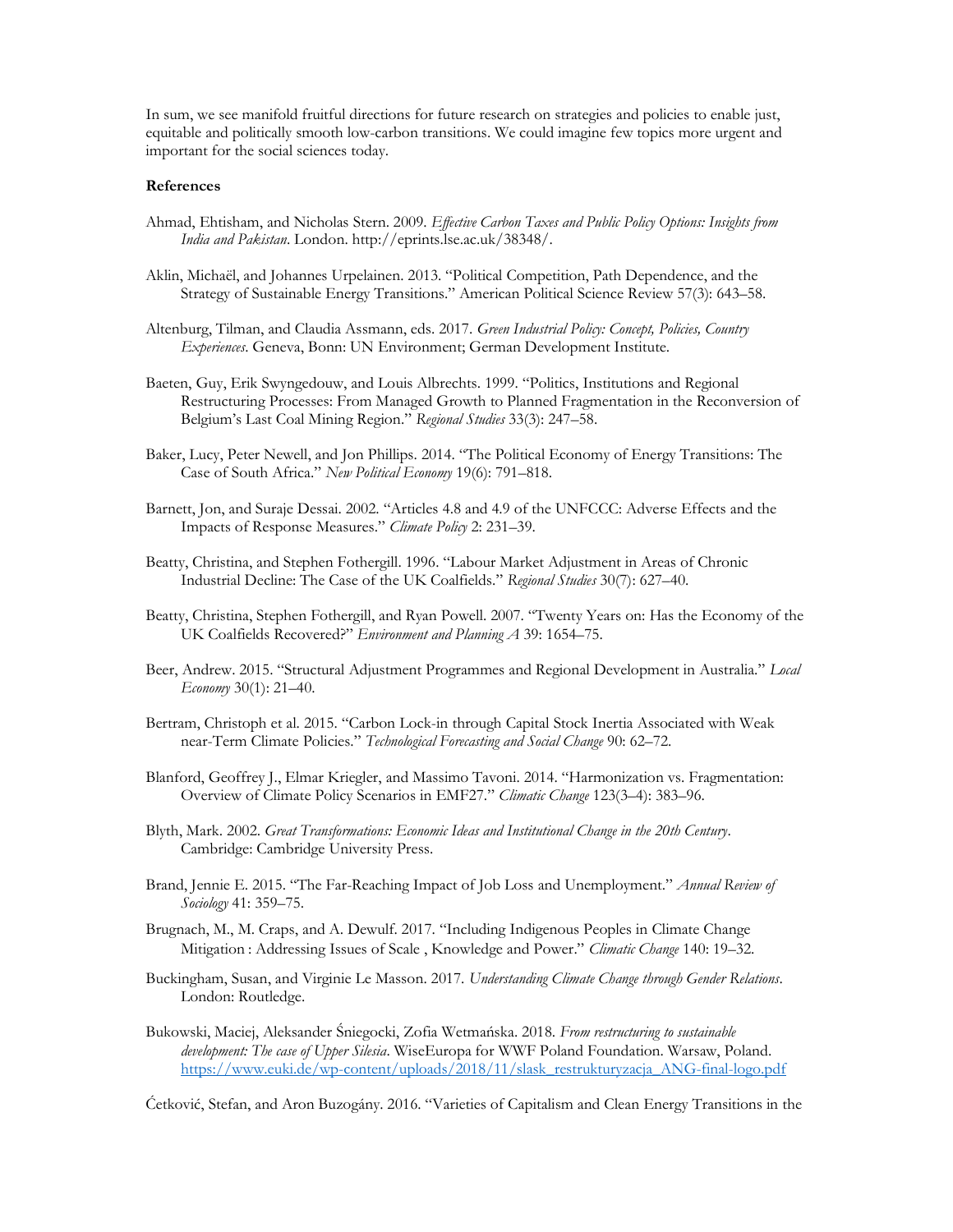European Union: When Renewable Energy Hits Different Economic Logics." Climate Policy 16(5): 642–57.

- Caldecott, Ben, Oliver Sartor, and Thomas Spencer. 2017. Lessons from Previous "Coal Transitions": High-Level Summary for Decision-Makers. IDDRI and Climate Strategies. https://www.iddri.org/sites/default/files/import/publications/coal\_synthesisreport\_v04.pdf
- Campbell, Stephanie, and Lars Coenen. 2017. Transitioning beyond Coal: Lessons from the Structural Renewal of Europe's Old Industrial Regions. CCEP Working Paper 1709. https://coaltransitions.files.wordpress.com/2017/11/australian-coal-transition-industrializationfinal.pdf.
- Coenen, Lars, Jerker Moodysson, and Hanna Martin. 2015. "Path Renewal in Old Industrial Regions: Possibilities and Limitations for Regional Innovation Policy." Regional Studies 49(5): 850–65.
- Dorband, Ira Irina, Michael Jakob, Matthias Kalkuhl, and Jan Christoph Steckel. 2019. "Poverty and Distributional Effects of Carbon Pricing in Low- and Middle-Income Countries – A Global Comparative Analysis." World Development 115: 246–57.
- Downie, Christian. 2017. "Business Actors, Political Resistance, and Strategies for Policymakers." Energy Policy 108: 583-92.

- 2019. Business Battles in the US Energy Sector. London: Routledge.

- Eckersley, Robyn. 2017. "National Identities, International Roles, and the Legitimation of Climate Leadership: Germany and Norway Compared." Environmental Politics 25(1): 180–201.
- Egenter, Sven, and Benjamin Wehrmann. 2019. "German Commission Proposes Coal Exit by 2038." Clean Energy Wire. https://www.cleanenergywire.org/factsheets/german-commission-proposes-coalexit-2038.
- Evans, Geoff, and Liam Phelan. 2016. "Transition to a Post-Carbon Society: Linking Environmental Justice and Just Transition Discourses." Energy Policy 99: 329–39.
- Fankhauser, Samuel. 2013. "A Practitioner's Guide to a Low-Carbon Economy: Lessons from the UK." Climate Policy 13(3): 345–62.
- Fankhauser, Samuel, and Frank Jotzo. 2018. "Economic Growth and Development with Low-Carbon Energy." Wiley Interdisciplinary Reviews: Climate Change 9: e495.
- Fay, Marianne et al. 2015. Decarbonizing Development: Three Steps to a Zero-Carbon Future. Washington, DC: World Bank.
- Finnegan, Jared J. 2019. Institutions, Climate Change, and the Foundations of Long-Term Policymaking. Centre for Climate Change Economics and Policy Working Paper No. 353 / Grantham Research Institute on Climate Change and the Environment Working Paper No. 321. http://www.lse.ac.uk/GranthamInstitute/wp-content/uploads/2019/04/working-paper-321- Finnegan-1.pdf.
- Felli, Romain. 2014. "An Alternative Socio-Ecological Strategy? International Trade Unions' Engagement with Climate Change." Review of International Political Economy 21(2): 372–98.
- Frondel, Manuel, Rainer Kambeck, and Christoph M. Schmidt. 2007. "Hard Coal Subsidies: A Never-Ending Story?" Energy Policy 35: 3807-14.
- Galgóczi, Béla. 2014. "The Long and Winding Road from Black to Green: Decades of Structural Change in the Ruhr Region." International Journal of Labour Research 6(2): 217–41.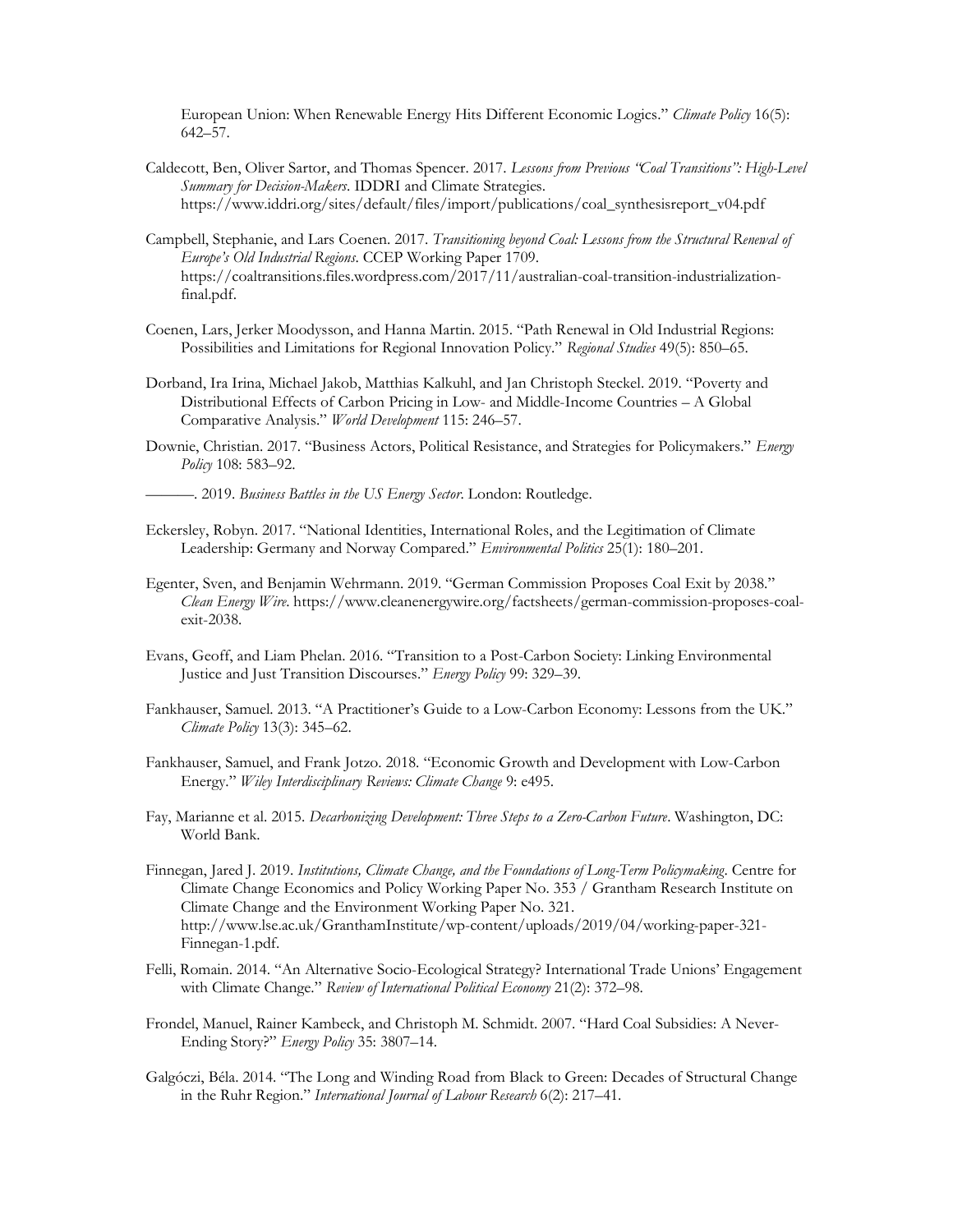- Galvin, Ray. 2018. "'Them and Us': Regional-National Power-Plays in the German Energy Transformation: A Case Study in Lower Franconia." Energy Policy 113: 269–77.
- Gambhir, Ajay et al. 2017. "Assessing the Feasibility of Global Long-Term Mitigation Scenarios." Energies 10(1): 89.
- Gambhir, Ajay, Fergus Green, and Peter J. G. Pearson. 2018. Towards a Just and Equitable Low-Carbon Energy Transition. Grantham Institute Briefing paper No. 26. https://www.imperial.ac.uk/media/imperial-college/granthaminstitute/public/publications/briefing-papers/26.-Towards-a-just-and-equitable-low-carbon-energytransition.pdf
- Global Commission on the Economy and Climate [GCEC]. 2014. Better Growth Better Climate (Global Report). Washington, DC: World Resources Institute.

Goodin, Robert E. 1989. "Theories of Compensation." Oxford Journal of Legal Studies 9(1): 56–75.

- Grabher, Gernot. 1993. The Embedded Firm: On the Socioeconomics of Industrial Networks. London: Routledge.
- Gray, David M. 1995. "All Displaced Workers Are Not Created Equal: The Political Economy of Worker Adjustment Assistance in France." Public Choice 85: 313-33.

———. 2001. "An Application of the 'insider–outsider' Hypothesis: Categorical Adjustment Assistance Programs in France." European Journal of Political Economy 17: 139-56.

Green, Fergus. 2015. Nationally Self-Interested Climate Change Mitigation: A Unified Conceptual Framework. Centre for Climate Change Economics and Policy Working Paper No. 224; Grantham Research Institute on Climate Change and the Environment Working Paper No. 199. http://www.lse.ac.uk/GranthamInstitute/publication/nationally-self-interested-climate-changemitigation-a-unified-conceptual-framework-2/

———. 2018. Transition Policy for Climate Change Mitigation: Who, What, Why and How. CCEP Working Paper No. 1807, Centre for Climate Economics & Policy, Crawford School of Public Policy, Australian National University. https://ccep.crawford.anu.edu.au/sites/default/files/publication/ccep\_crawford\_anu\_edu\_au/201 8-07/green\_f\_2018\_transition\_policy\_for\_climate\_change\_mitigationwho\_what\_why\_and\_how\_ccep\_working\_paper\_1807\_0.pdf.

- Hall, Peter A. 1993. "Policy Paradigms, Social Learning , and the State: The Case of Economic Policymaking in Britain." Comparative Politics 25(3): 275–96.
- Hall, Peter A., and David Soskice. 2001. "An Introduction to Varieties of Capitalism." In Varieties of Capitalism: The Institutional Foundations of Comparative Advantage, eds. Peter A. Hall and David Soskice. Oxford: Oxford University Press, 1–68.
- Hallegatte, Stéphane, Marianne Fay, and Adrien Vogt-Schilb. 2013. Green Industrial Policies When and How. World Bank Policy Research Working Paper No. 6677. http://wwwwds.worldbank.org/external/default/WDSContentServer/WDSP/IB/2013/10/28/000158349\_20 131028085557/Rendered/PDF/WPS6677.pdf.
- Haney, Michael, and Maria Shkaratan. 2003. Mine Closure and Its Impact on the Community: Five Years after Mine Closure in Romania, Russia and Ukraine. World Bank Policy Research Working Paper No. 3083. Washington, DC.
- Harfst, Jörn. 2015. "Utilizing the Past: Valorizing Post-Mining Potential in Central Europe." The Extractive Industries and Society 2: 217–24.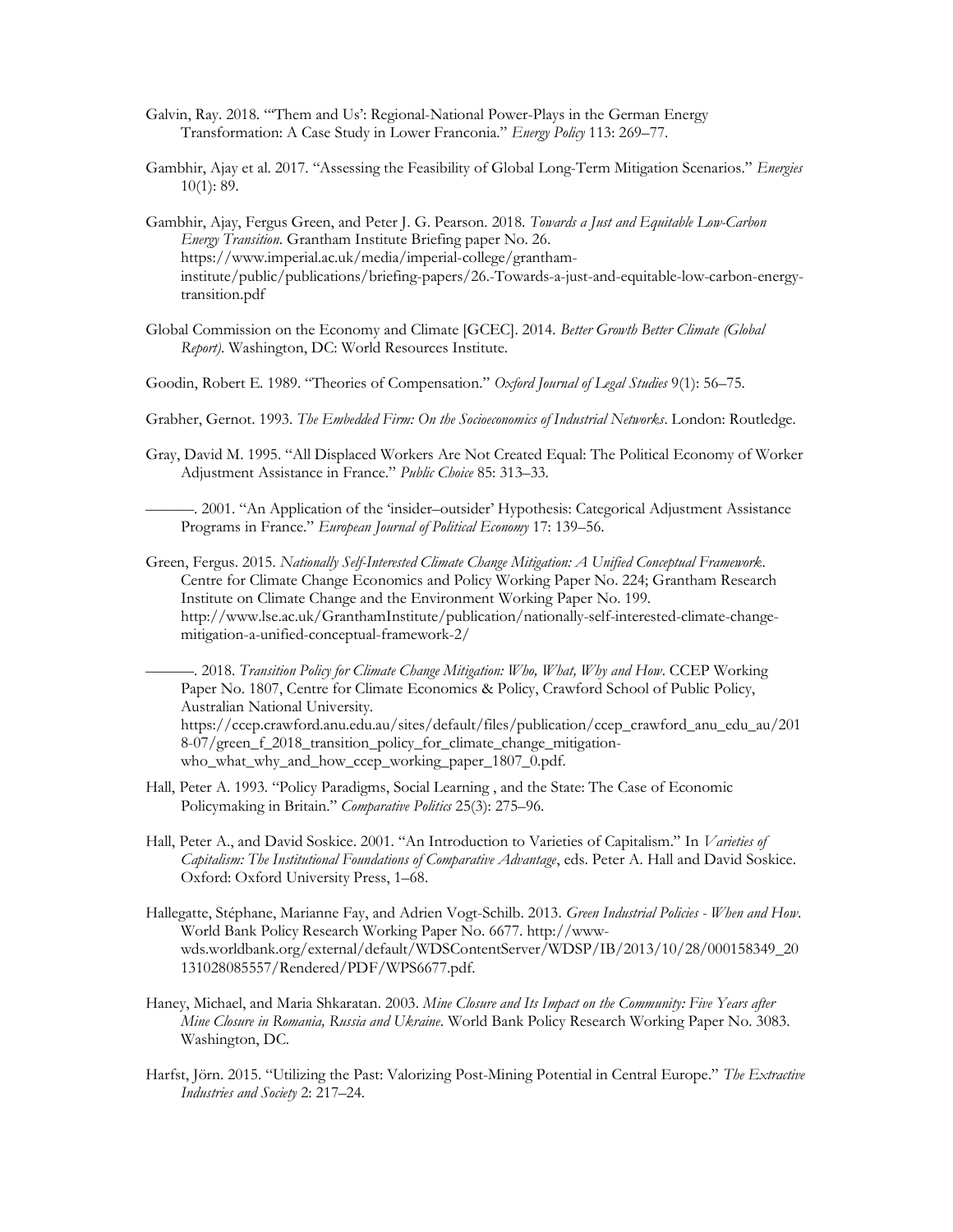- Harris, Melissa, Marisa Beck, and Ivetta Gerasimchuk. 2015. The End of Coal: Ontario's Coal Phase-Out. London: IISD. https://www.iisd.org/sites/default/files/publications/end-of-coal-ontario-coalphase-out.pdf.
- Healy, Noel, and John Barry. 2017. "Politicizing Energy Justice and Energy System Transitions: Fossil Fuel Divestment and a 'just Transition." Energy Policy 108: 451-59.
- Helm, Dieter. 2017. Burn Out The Endgame for Fossil Fuels. New Haven: Yale University Press.
- Herpich, Philipp, Hanna Brauers, and Pao-Yu Oei. 2018. An Historical Case Study on Previous Coal Transitions in Germany. IDDRI and Climate Strategies.
- Hess, Abigail. 2019. "Alexandria Ocasio-Cortez's Green New Deal Includes a Federal Jobs Guarantee here's What to Expect." CNBC. 8 February 2019. https://www.cnbc.com/2019/02/08/alexandriaocasio-cortez-new-green-deal-jobs-guarantee-what-to-expect.html.
- Hess, David J. 2014. "Sustainability Transitions: A Political Coalition Perspective." Research Policy 43(2): 278–83.
- Hills, John. 2012. Getting the Measure of Fuel Poverty: Final Report of the Fuel Poverty Review by John Hills. Centre for Analysis of Social Exclusion. https://www.gov.uk/government/publications/final-report-ofthe-fuel-poverty-review.
- Hughes, Llewelyn, and Johannes Urpelainen. 2015. "Interests, Institutions, and Climate Policy: Explaining the Choice of Policy Instruments for the Energy Sector." Environmental Science and Policy 54: 52–63.
- International Energy Agency [IEA]. 2017. Chapter 2 of Perspectives for the Energy Transition Investment Needs for a Low-Carbon Energy System. Paris: OECD/IEA.
- Internatinoal Labour Organisation [ILO]. 2015. "Guidelines for a Just Transition towards Environmentally Sustainable Economies and Societies for All." http://www.ilo.org/wcmsp5/groups/public/---ed\_emp/-- emp\_ent/documents/publication/wcms\_432859.pdf.

. 2018. World Employment and Social Outlook: Greening with Jobs. Geneva: ILO. http://www.ilo.org/wcmsp5/groups/public/---dgreports/---dcomm/-- publ/documents/publication/wcms\_628654.pdf.

- Jenkins, Kirsten et al. 2016. "Energy Justice: A Conceptual Review." Energy Research & Social Science 11: 174–82.
- Jenkins, Kirsten, Benjamin K. Sovacool, and Darren McCauley. 2018. "Humanizing Sociotechnical Transitions through Energy Justice: An Ethical Framework for Global Transformative Change." Energy Policy 117: 66–74.
- Johnson, Nils et al. 2015. "Stranded on a Low-Carbon Planet: Implications of Climate Policy for the Phase-out of Coal-Based Power Plants." Technological Forecasting and Social Change 90: 89-102.
- Johnstone, Phil, and Peter Newell. 2018. "Sustainability Transitions and the State." Environmental Innovation and Societal Transitions 27: 72–82.
- Kern, Florian. 2011. "Ideas, Institutions, and Interests: Explaining Policy Divergence in Fostering 'System Innovations' towards Sustainability." Environment and Planning C: Government and Policy 29: 1116–34.
- Kern, Florian, and Karoline S Rogge. 2018. "Harnessing Theories of the Policy Process for Analysing the Politics of Sustainability Transitions: A Critical Survey." Environmental Innovation and Societal Transitions 27: 102–17.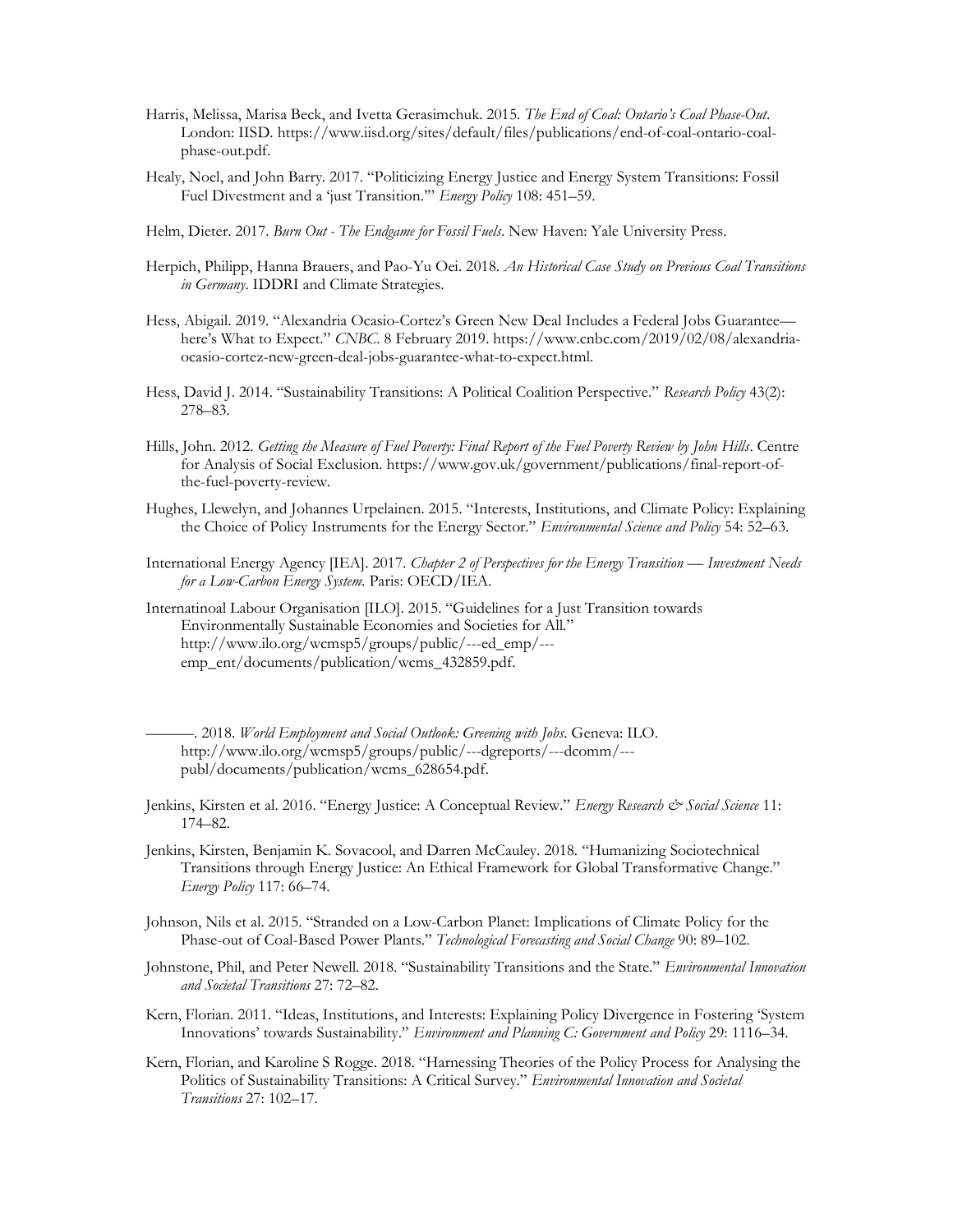- Klenert, David et al. 2018. "Making Carbon Pricing Work for Citizens." Nature Climate Change 8(8): 669– 77.
- Köhler, Jonathan et al. 2019. "An Agenda for Sustainability Transitions Research: State of the Art and Future Directions." Environmental Innovation and Societal Transitions 31: 1–32. https://doi.org/10.1016/j.eist.2019.01.004.
- Kumar, Sanjeev, Arianna Americo, and Charlotte Billingham. 2016. The New Social Contract: A Just Transition. Brussels. https://www.feps-europe.eu/Assets/Publications/PostFiles/445.pdf.
- Kuzemko, Caroline, Matthew Lockwood, Catherine Mitchell, and Richard Hoggett. 2016. "Governing for Sustainable Energy System Change: Politics, Contexts and Contingency." Energy Research and Social Science 12: 96-105.
- Lijphart. 2012. Patterns of Democracy: Government Forms and Performance in Thirty-Six Democracies. 2nd ed. New Haven, CT.: Yale University Press.
- Lockwood, Matthew. 2013. "The Political Sustainability of Climate Policy: The Case of the UK Climate Change Act." Global Environmental Change 23(5): 1339–48.
- Loorbach, Derk. 2010. "Transition Management for Sustainable Development: A Prescriptive, Complexity-Based Governance Framework." Governance 23(1): 161–83.
- Maestre-Andrés, Sara, Stefan Drews, and Jeroen van den Bergh. 2019. "Perceived Fairness and Public Acceptability of Carbon Pricing: A Review of the Literature." Climate Policy: 1-19. https://doi.org/10.1080/14693062.2019.1639490.
- Magee, Christopher. 2001. "Administered Protection for Workers: An Analysis of the Trade Adjustment Assistance Program." Journal of International Economics 53: 105-25.
- Markkanen, Sanna, and Annela Anger-Kraavi. 2019. "Social Impacts of Climate Change Mitigation Policies and Their Implications for Inequality." Climate Policy 19(7): 827-44.
- McGlade, Christophe, and Paul Ekins. 2015. "The Geographical Distribution of Fossil Fuels Unused When Limiting Global Warming to 2 °C." Nature 517(7533): 187-90.
- Meadowcroft, James. 2009. "What about the Politics? Sustainable Development, Transition Management, and Long Term Energy Transitions." Policy Sciences 42: 323–40.
- -. 2011. "Engaging with the Politics of Sustainability Transitions." Environmental Innovation and Societal Transitions 1(1): 70–75.
- Meckling, Jonas, and Jonas Nahm. 2018. "The Power of Process: State Capacity and Climate Policy." Governance 31: 741–57.
- Mertins-Kirkwood, Hadrian. 2018. Making Decarbonization Work for Workers: Policies for a Just Transition to a Zero-Carbon Economy in Canada. Canadian Centre for Policy Alternatives. https://www.policyalternatives.ca/sites/default/files/uploads/publications/National Office/2018/01/Making Decarbonization Work.pdf.
- Miller, Clark A., Jennifer Richter, and Jason O'Leary. 2015. "Energy Research & Social Science Socio-Energy Systems Design: A Policy Framework for Energy Transitions." Energy Research & Social Science 6: 29-40.
- Newell, Peter, and Dustin Mulvaney. 2013. "The Political Economy of the 'Just Transition.'" The Geographical Journal 179(2): 132–40.
- Organisation for Economic Cooperation and Development [OECD]. 2017. Investing in Climate, Investing in Growth. Paris: OECD.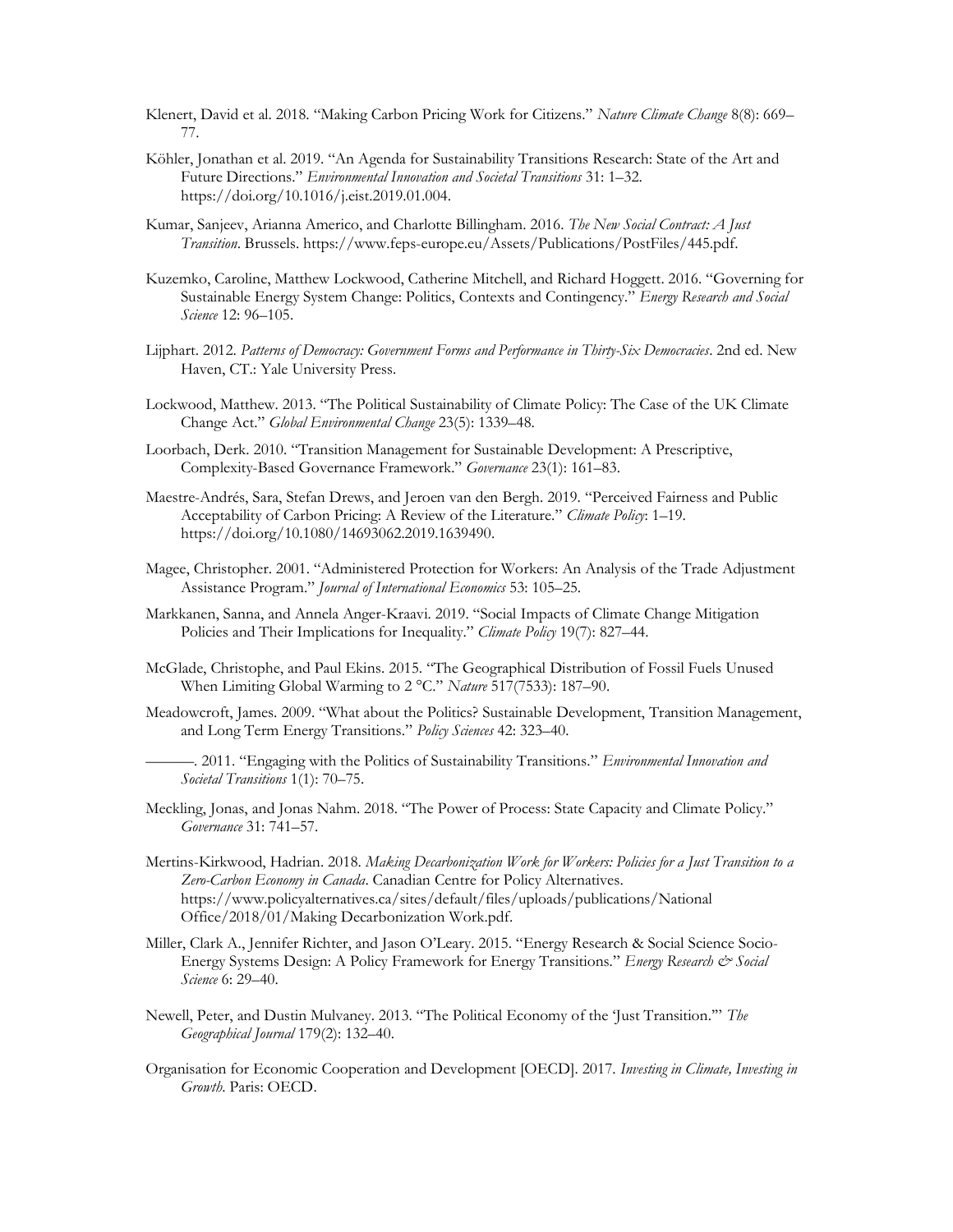- Pilsner, Lea, Pieter de Pous, Alexander Reitzenstein, and Jonathan Gaventa. 2018. Funding the just transition to a net zero economy in Europe: opportunities in the next EU budget. E3G. https://www.e3g.org/library/funding-just-transition-net-zero-economy-in-europe-opportunitieseu-budget
- Porto, Guido. 2012. The Cost of Adjustment to Green Growth Policies: Lessons from Trade Adjustment Costs. The World Bank Policy Research Working Paper Series. Washington, DC.: World Bank. http://search.proquest.com/docview/1125223382?accountid=17248.
- Rentschler, Jun, and Morgan Bazilian. 2017. "Principles for Designing Effective Fossil Fuel Subsidy Reforms." Review of Environmental Economics and Policy 11(1): 138-55.
- Reitzenstein, Alexander and Rebekka Popp. 2019. A role model for European coal phase out? Five lessons from the German Coal Commission. E3G. https://www.e3g.org/library/a-role-model-for-european-coal-phaseout-five-lessons-from-the-german-coal

Robins, Nick, Vonda Brunsting, and David Wood. 2018a. Investing in a just transition: why investors need to integrate a social dimension into their climate strategies and how they could take action. Centre for Climate Change Economics and Policy, Grantham Research Institute on Climate Change and the Environment, and Initiative on Responsible Investment. http://www.lse.ac.uk/GranthamInstitute/wp-content/uploads/2018/06/Robins-et-al\_Investingin-a-Just-Transition.pdf

———. 2018b. Climate change and the just transition: a guide for investor action. Centre for Climate Change Economics and Policy, Grantham Research Institute on Climate Change and the Environment, and Initiative on Responsible Investment http://www.lse.ac.uk/GranthamInstitute/wp-content/uploads/2018/12/Climate-change-and-thejust-transition\_Guide-for-investor-action.pdf

- Rosemberg, Anabella. 2010. "Building a Just Transition." International Journal of Labour Research 2(2): 125-62.
- Rotmans, Jan, René Kemp, and Marjolein van Asselt. 2001. "More Evolution than Revolution: Transition Management in Public Policy." Foresight 3(1): 15–31.
- Sartor, Oliver. 2018. Implementing Coal Transitions: Insights from Case Studies of Major Coal-Consuming Economies. Paris. IDDRI and Climate Strategies.
- Schneider, Anne L., and Helen M. Ingram. 1997. Policy Design for Democracy. Lawrence: University Press of Kansas.
- Simpson, Paul. 2017. "Picking up the Pace: Tracking Corporate Climate Action on the Road from Paris." Carbon Disclosure Project. https://www.cdp.net/en/research/global-reports/tracking-climateprogress-2017.
- Spencer, Thomas et al. 2018. "The 1.5°C Target and Coal Sector Transition: At the Limits of Societal Feasibility." Climate Policy 18(3): 335-51.
- Stern, Nicholas. 2015a. "Economic Development, Climate and Values: Making Policy." Proceedings of the Royal Society B 282: 1–9.

———. 2015b. Why Are We Waiting? The Logic, Urgency, and Promise of Tackling Climate Change. London: The MIT Press.

Stevis, Dimitris, and Romain Felli. 2015. "Global Labour Unions and Just Transition to a Green Economy." International Environmental Agreements: Politics, Law and Economics 15(1): 29–43.

Strangleman, Tim. 2001. "Networks, Place and Identities in Post-Industrial Mining Communities."